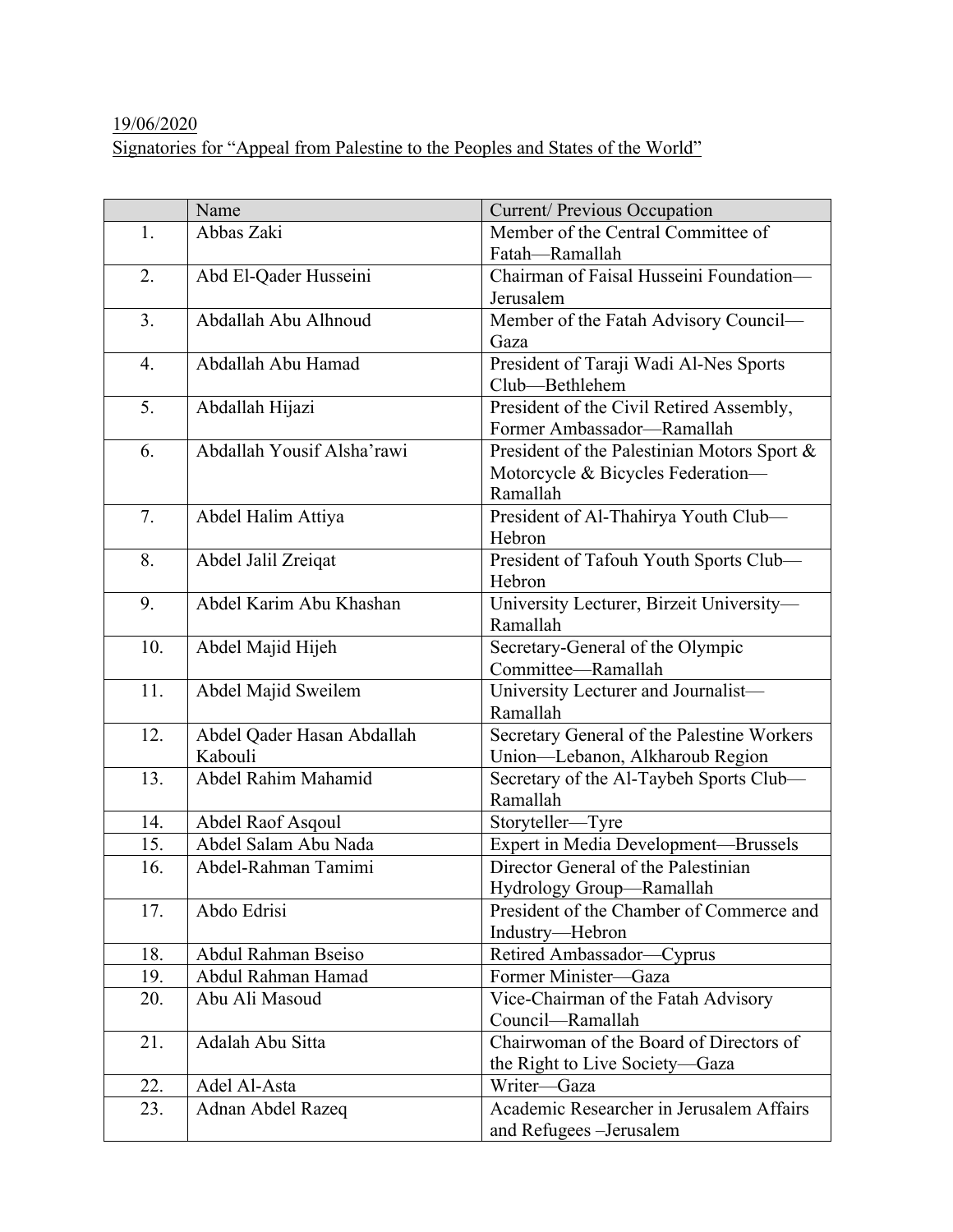| 24. | Adnan Al-Ayoubi          | Journalist-Madrid                           |
|-----|--------------------------|---------------------------------------------|
| 25. | Adnan Alrahbi            | President of the Palestinian Wrestling      |
|     |                          | Federation-Ramallah                         |
| 26. | Adnan Samara             | Member of the Fatah Advisory Council-       |
|     |                          | Ramallah                                    |
| 27. | Adnan Shihadeh           | Council Member of the Palestinian Union     |
|     |                          | of Sports Syndicate-Ramallah                |
| 28. | Aed Yaghi                | Director of the Palestinian Medical Relief  |
|     |                          | Society (PMRS) in Gaza Strip-Gaza           |
| 29. | Afif Safieh              | Retired Diplomat-London                     |
| 30. | Ahed Bassem Tamimi       | Civil Society Activist-Ramallah             |
| 31. | Ahed Fa'ek Bseiso        | Architect-Ramallah/Gaza                     |
| 32. | Ahlam Al Wahsh           | Branch Director of the General Union of     |
|     |                          | Palestinian Women-Bethlehem                 |
| 33. | Ahmad Abdel Razaq        | Musician-Sidon                              |
| 34. | Ahmad Al-Danan           | Contemporary Artist-Sidon                   |
| 35. | <b>Ahmad Ashour</b>      | Palestinian Poet and Writer-Saudi Araba     |
| 36. | Ahmad Harb               | Academic and Novelist at Birzeit            |
|     |                          | University-Ramallah                         |
| 37. | Ahmad Ma'rouf            | President of the Palestinian Spanish        |
|     |                          | Medical Association-Madrid                  |
| 38. | Ahmad Mohammad Aldahwish | Contemporary Artist-Tyre                    |
| 39. | Ahmad Nijem              | Editor-Ramallah                             |
| 40. | Ahmad Salah Al-Din       | Secretary-General of                        |
|     |                          | the Palestinian General Federation of Trade |
|     |                          | Unions (PGFTU)—Jerusalem                    |
| 41. | Ahmad Salhoub            | Mayor of Dura-Hebron                        |
| 42. | Ahmad Soboh              | Retired Ambassador-Ramallah                 |
| 43. | Ahmad Suleiman Alhawamra | Shabab Alsamu Club-Hebron                   |
| 44. | Ahmad Zakarneh           | Journalist and Writer-Ramallah              |
| 45. | Ahmed Qurei'             | Former Prime Minister-Jerusalem             |
| 46. | Akef Almasri             | National Relations of the Supreme           |
|     |                          | Commission for Tribal Affairs-Gaza          |
| 47. | Akram Abdel Latif Jerab  | Chairman of the Board of Directors of Al-   |
|     |                          | Quds Bank-Ramallah                          |
| 48. | Ala' Husni               | Retired Major General-Ramallah              |
| 49. | Ala' Ibrahim             | Alayam Foundation-Ramallah                  |
| 50. | <b>Alberto Kassees</b>   | Businessman, Director of Bethlehem 2000     |
|     |                          | Foundation-Chile                            |
| 51. | Ali Abu Abdo             | Executive Director of the Islamic Charity   |
|     |                          | Schools-Ramallah                            |
| 52. | Ali Abu Diak             | Former Minister-Ramallah                    |
| 53. | Ali Abu Yasin            | Actor and Film Director-Gaza                |
| 54. | Ali Ahmad Abdallah       | Member of the Executive Office of the       |
|     |                          | Palestinian General Federation of Trade     |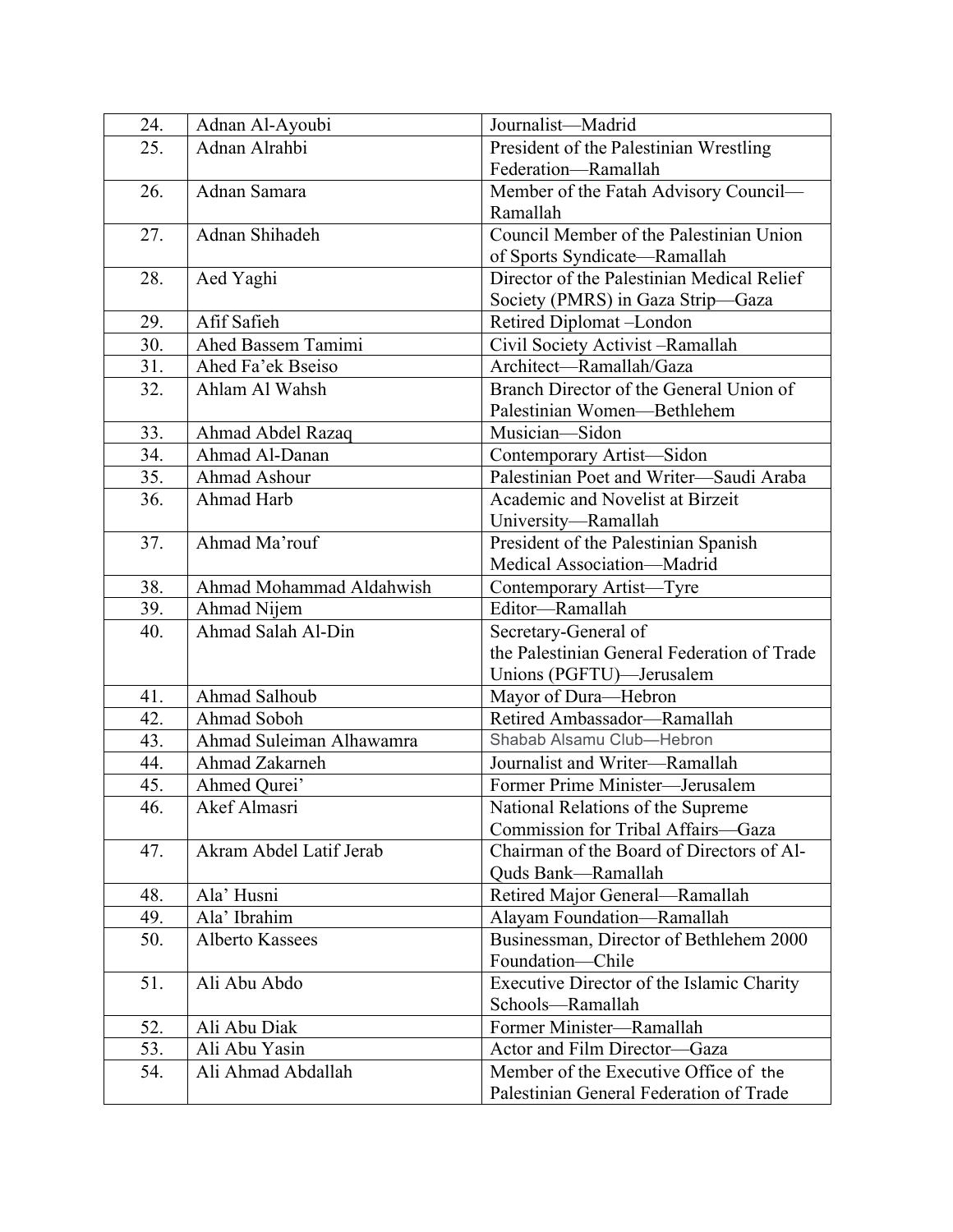|     |                            | Unions-Sidon                                |
|-----|----------------------------|---------------------------------------------|
| 55. | Ali Ahmad Hussein Khalifah | Journalist-Sidon                            |
| 56. | Ali Al-Hayek               | Head of the Palestinian Businessmen         |
|     |                            | Association-Gaza                            |
| 57. | Ali Amer                   | Former Member of the Palestinian Central    |
|     |                            | Council—Ramallah                            |
| 58. | Ali Fares                  | Financial Consultant -Beitunia              |
| 59. | Ali Iraqi                  | Surgeon-Germany                             |
| 60. | Ali Jarbawi                | Academic and Former Minister-Ramallah       |
| 61. | Ali Jawhar Aljamali        | Palestinian Charity Association-Cairo       |
| 62. | Ali Nimer Issa             | Contemporary Artist-Sidon                   |
| 63. | Ali Yasin                  | President of Kobar Club-Ramallah            |
| 64. | Almutakwal Taha            | Poet, Writer and Retired Ambassador-        |
|     |                            | Ramallah                                    |
| 65. | Amal AlHeileh              | Chairman of the Board of Directors of the   |
|     |                            | Palestinian Center for Democracy and        |
|     |                            | Conflict Resolution-Gaza                    |
| 66. | Amal Khreisheh             | Director General of the Palestinian Working |
|     |                            | Women Society for Development               |
|     |                            | (PWWSD)-Ramallah                            |
| 67. | <b>Amal Nasser</b>         | Businesswoman-Bethlehem                     |
| 68. | Amani Nahid Abu Ramadan    | Film Director and Writer-Canada             |
| 69. | Amin Ali Is'efan           | Palestine Dental Association-Jerusalem      |
| 70. | Amjad Barham               | Palestinian Federation of University Unions |
|     |                            | of Professors and Employees (PFUUPE)-       |
|     |                            | Hebron                                      |
| 71. | Amjad Shawa                | Director of the Palestinian Network of      |
|     |                            | NGOs (PNGO)-Gaza                            |
| 72. | <b>Ammar Dweik</b>         | Director General of the Independent         |
|     |                            | Commission for Human Rights (ICHR)-         |
|     |                            | Ramallah                                    |
| 73. | Ammar Jumhour              | Journalist and University Lecturer-         |
|     |                            | Ramallah                                    |
| 74. | Amneh Jibril               | General Union of Palestinian Women-Beirut   |
| 75. | Anton Salman               | Mayor of Bethlehem—Bethlehem                |
| 76. | Arafat Al-Hedmi            | Chairman of the Board of Directors of Al-   |
|     |                            | Makassed Islamic Charitable Society         |
|     |                            | Hospital -Jerusalem                         |
| 77. | Aref Al Husseini           | President of Al Nayzak -Ramallah            |
| 78. | Aref Jafal                 | Director General of the Arab World          |
|     |                            | Democracy and Electoral Monitor (Al-        |
|     |                            | Marsad)-Ramallah                            |
| 79. | Asem Khalil                | Professor of Public Law at Birzeit          |
|     |                            | University-Ramallah                         |
| 80. | <b>Ashraf Aziz</b>         | Former International Institutions           |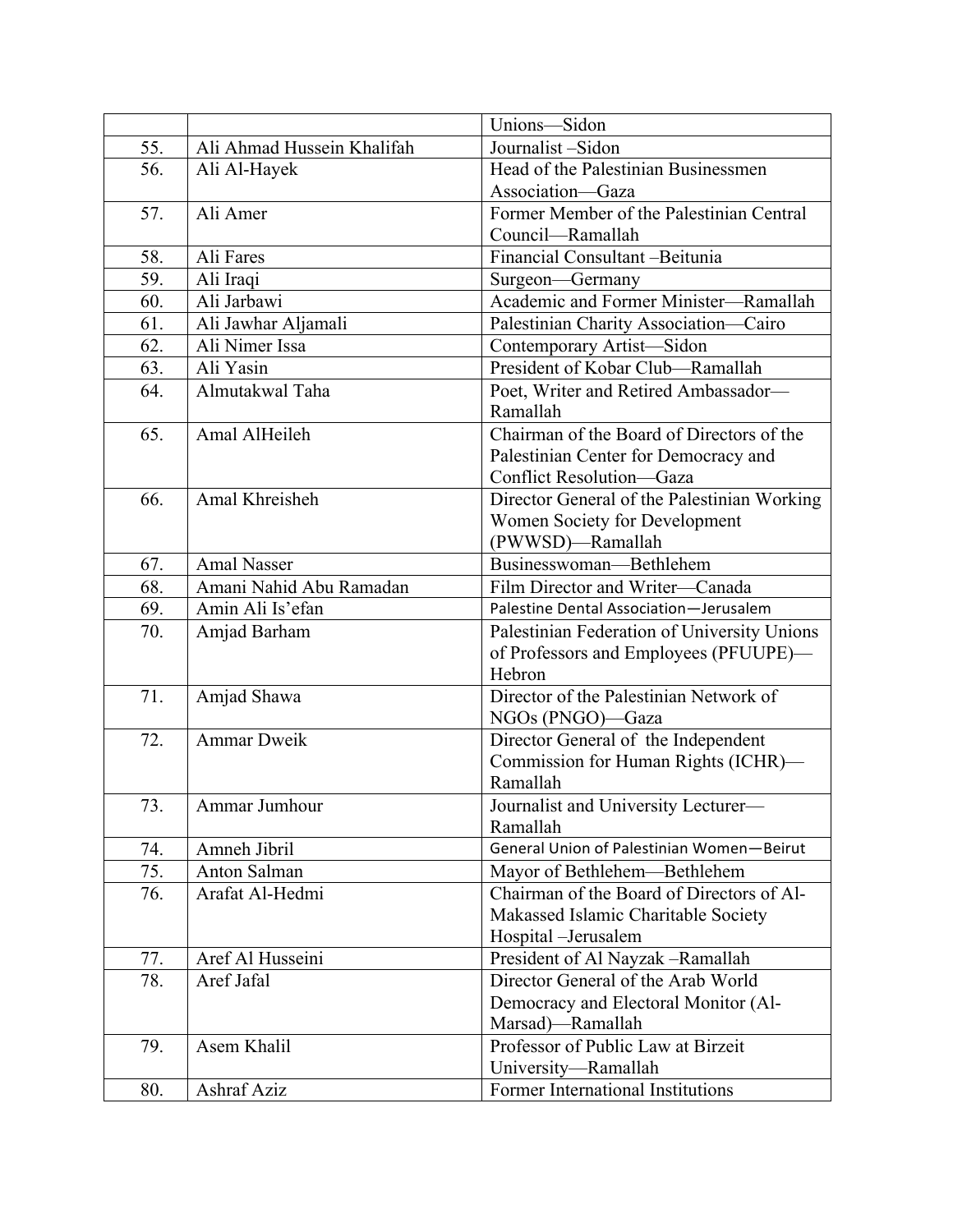|      |                          | Employee—Al-Bireh                            |
|------|--------------------------|----------------------------------------------|
| 81.  | Ashraf Tannous, Rev.     | Pastor of the Lutheran Church-Beit           |
|      |                          | Sahour                                       |
| 82.  | Assad Abdel Rahman       | University Lecturer-Amman                    |
| 83.  | Assad Assad              | Novelist and Writer, Retired Ambassador-     |
|      |                          | Ramallah                                     |
| 84.  | Assad Joudeh             | Writer and Politician, Member of the         |
|      |                          | National Authority for the Return            |
|      |                          | Marches-Gaza                                 |
| 85.  | Atallah Hana, Archbishop | Head of the Sebastia Diocese of the Greek    |
|      |                          | Orthodox Church-Jerusalem                    |
| 86.  | Atallah Ja'ad            | Businessman-Honduras                         |
| 87.  | Atef Alawneh             | University Lecturer-Ramallah                 |
| 88.  | Atta Yasin Jaber         | President of Al-Eizariya—Jerusalem           |
| 89.  | Attaf Arafat Hamad       | Chairman of the Zaina Youth Center-<br>-Gaza |
| 90.  | Awad Ibrahim Awad        | President of Tulkarm Center Club-            |
|      |                          | Tulkarm                                      |
| 91.  | Awni Abu Ghosh           | Member of the Palestinian National           |
|      |                          | Council—Jerusalem                            |
| 92.  | Ayman Ali                | Palestinian National Initiative and the BDS  |
|      |                          | Movement-Gaza                                |
| 93.  | Ayman Daraghmeh          | PLC Member-Tubas                             |
| 94.  | Ayman Khammash           | Head of the Palestinian Pharmacists          |
|      |                          | Syndicate-Nablus                             |
| 95.  | Ayman Qawasmi            | President of Al-Ahli Club-Hebron             |
| 96.  | Ayman Salameh            | Chairman of the Board of Directors of the    |
|      |                          | Palestinian National Development             |
|      |                          | Association-Ramallah                         |
| 97.  | Ayoub Dib Taha           | Private Sector Employee-Am'ari Refugee       |
|      |                          | Camp                                         |
| 98.  | Ayoub Hamayel            | President of Kufr Malek Club-Ramallah        |
| 99   | Azmi Saleem Al-Khozndar  | Consulting Engineer and Leader in Fatah      |
|      |                          | Movement-Gaza                                |
| 100. | Azmi Shuaibi             | Commissioner at the Coalition for            |
|      |                          | Accountability and Integrity (AMAN)—         |
|      |                          | Ramallah                                     |
| 101. | Azzam Abu Soud           | Writer and Researcher-Jerusalem              |
| 102. | Azzam Al-Daqaq           | Civil Society Activist-Jerusalem             |
| 103. | Azzam Ismail             | Mayor of Al-Bireh Municipality-Al-Bireh      |
| 104. | Bader Abu Ali            | Director of Sharek Youth Forum-              |
|      |                          | Ramallah                                     |
| 105. | <b>Baker Abubaker</b>    | Novelist and Writer-Ramallah                 |
| 106. | Basel Hijawi             | Engineer-Amman                               |
| 107. | <b>Bashar Saleh</b>      | Palestine Taekwondo Federation-              |
|      |                          | Ramallah                                     |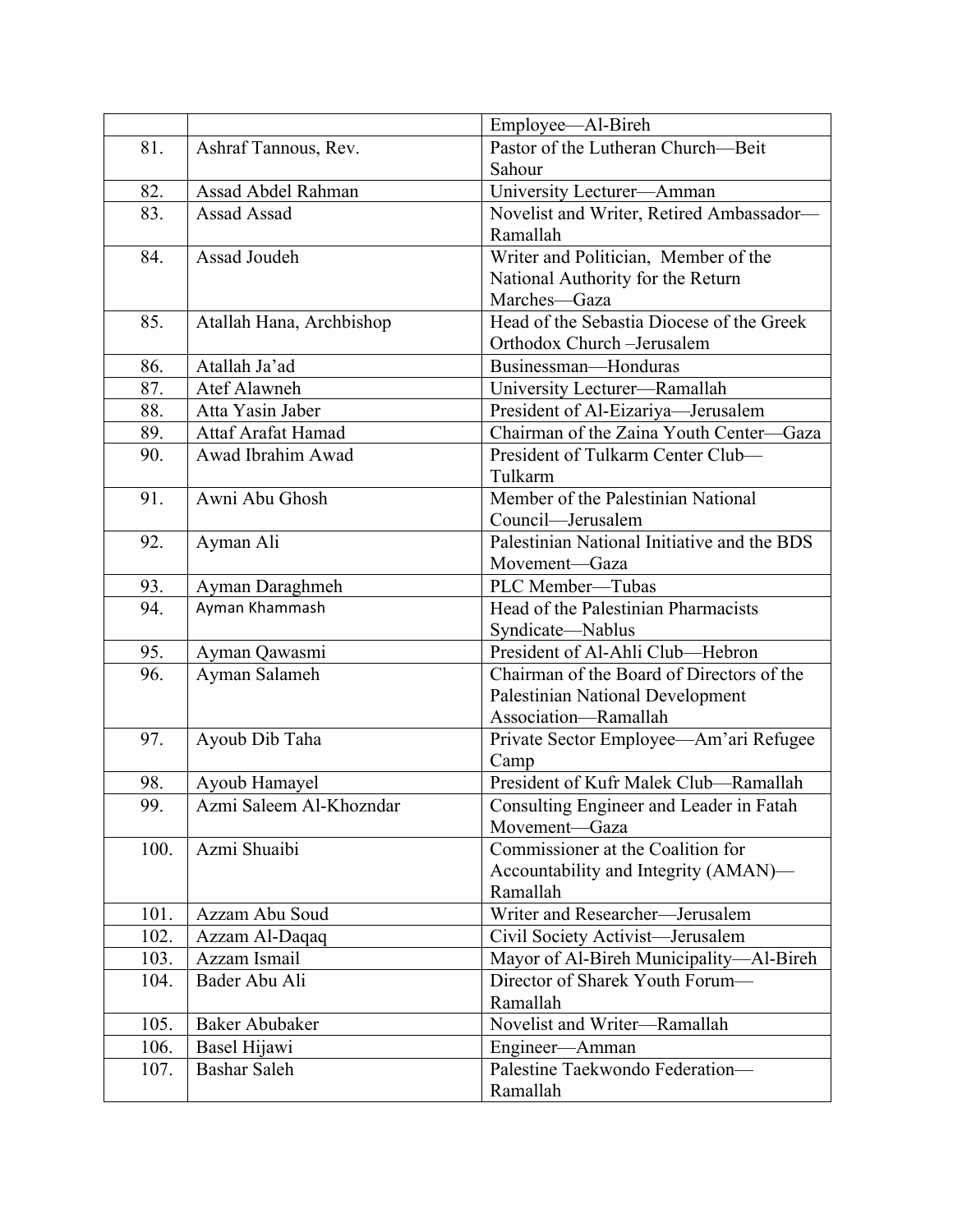| 108. | <b>Bashir Musleh</b>     | President of the Sports Committee, the Arab |
|------|--------------------------|---------------------------------------------|
|      |                          | Orthodox Cultural Club-Beit Sahour          |
| 109. | Bassem Mohammad Tamimi   | Civil Society Activist-Ramallah             |
| 110. | Bassem Subhi Khoury      | CEO of Pharmacare Group, Retired            |
|      |                          | Minister-Beitunia                           |
| 111. | <b>Bernard Sabella</b>   | PLC Member - Jerusalem                      |
| 112. | Bilal Jadallah           | Head of the Press House-Gaza                |
| 113. | Daniel Jadue             | Mayor of Recoleta-Chile                     |
| 114. | Daoud Barakat            | Retired Ambassador-Ramallah                 |
| 115. | Dawud Erikat, Sheikh     | Member of the Palestinian National          |
|      |                          | Council—Jericho and the Jordan Valley       |
| 116. | Dunia Khadr              | Member of the Administrative Board of the   |
|      |                          | General Union of Palestinian Women-         |
|      |                          | Sidon                                       |
| 117. | Elaya Hussein Abdallah   | Palestinian Heritage Officer-Sidon          |
| 118. | Elias Kharoufeh          | Businessman-Honduras                        |
| 119. | Fadel Al-Naqib           | Economic Professor at the University of     |
|      |                          | Waterloo-Canada                             |
| 120. | Fadel Jafar Bseiso       | Former Bank Director-Gaza                   |
| 121. | Fadel Tahboub            | Member of the Palestinian National          |
|      |                          | Council-Jerusalem                           |
| 122. | Fahmi Al-Zarir           | Deputy Secretary of the Advisory Council    |
|      |                          | of Fatah Movement-Ramallah                  |
| 123. | Fahmi Shaheen            | Member of the Palestinian National Council  |
|      |                          | and Human Rights Activist-Hebron            |
| 124. | Faisal Abu Shahla        | Former PLC Member-Gaza                      |
| 125. | Faisal Hourani           | Writer-Ramallah                             |
| 126. | Faisal Shawa             | Businessman-Gaza                            |
| 127. | <b>Faisal Shraim</b>     | Head of Agricultural Engineers Union--      |
|      |                          | Tulkarm                                     |
| 128. | Fardous Ayaseh           | Dean of the Department of Social Sciences   |
|      |                          | at Bethlehem University-Bethlehem           |
| 129. | Fareeh Mustafa Abu Mudin | Former Minister of Justice-Gaza             |
| 130. | Fares Saba'neh           | Poet-Ramallah                               |
| 131. | Farouk Al-Afranji        | Head of the Retired Civil Servants          |
|      |                          | Society-Gaza                                |
| 132. | Faten Hamami             | Former Director General of the Primary      |
|      |                          | Health Care of the Ministry of Health—      |
|      |                          | Gaza                                        |
| 133. | Fathi Albis              | Writer and Publisher-Ramallah/Amman         |
| 134. | Fathi Sabah              | Journalist-Jenin                            |
| 135. | Fathi Sabbah             | Journalist and Head of Internal             |
|      |                          | Communication-Gaza                          |
| 136. | Fatimah Faqih            | Secretary General of the Palestinian        |
|      |                          | Athletics Federation (PAF)-Ramallah         |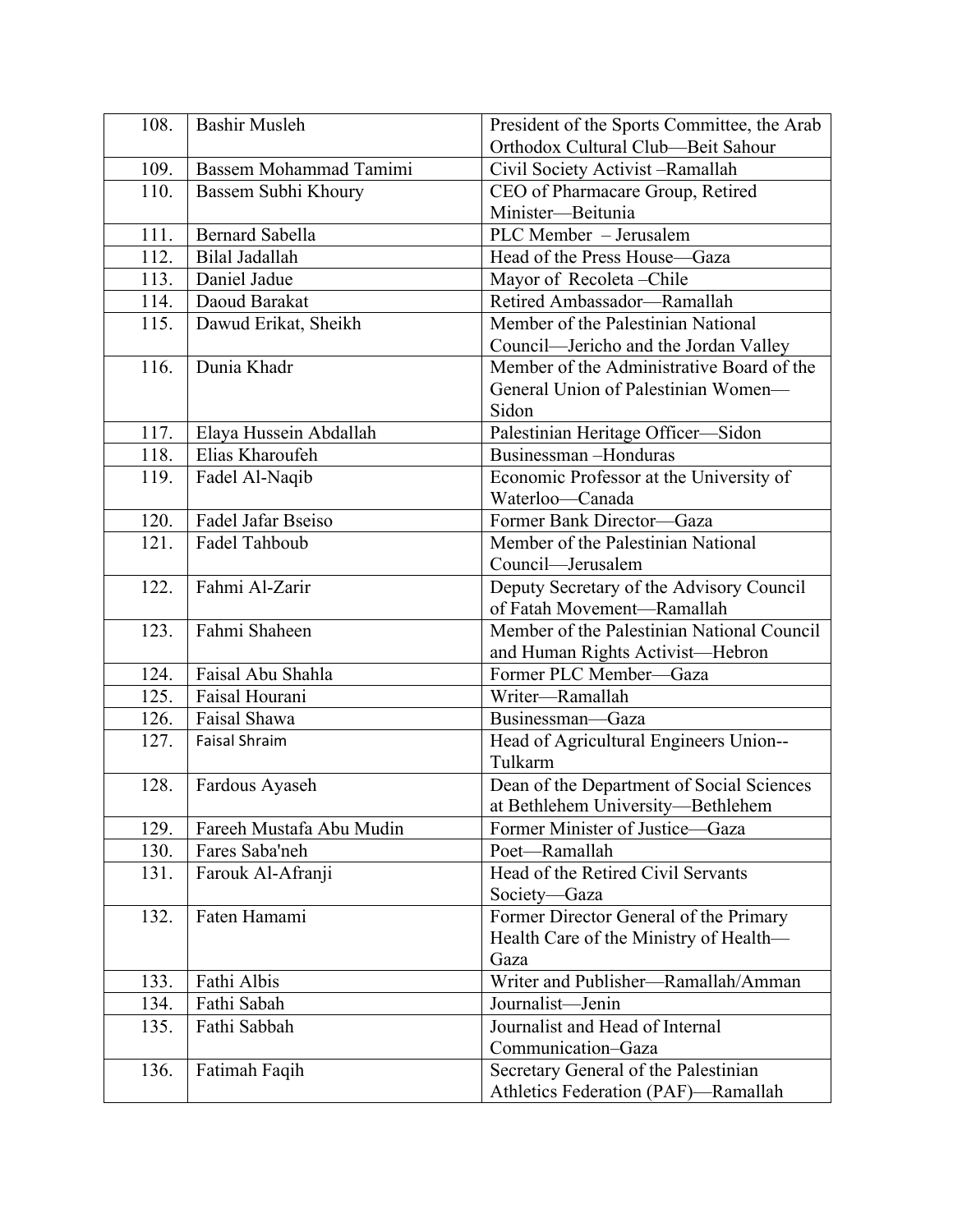| 137. | Fatimah Shahabir          | Member of the Fatah Advisory Council-       |
|------|---------------------------|---------------------------------------------|
|      |                           | Ramallah                                    |
| 138. | Fatimah Shuhaibar         | General Union of Palestinian Women-Canada   |
| 139. | <b>Fatin Farhat</b>       | Researcher-Ramallah                         |
| 140. | Fayha Abdel Hadi          | Researcher and Women's Rights Activist-     |
|      |                           | Ramallah                                    |
| 141. | Fikriya Altilbani         | Member of the Retired Militants             |
|      |                           | Assembly-Gaza                               |
| 142. | Firas Qazzaz, Sheikh      | Reciter of Al-Aqsa Mosque-Jerusalem         |
| 143. | Firyal Abdel-Rahman Salem | General Union of Palestinian Women-         |
|      |                           | Ramallah                                    |
| 144. | Fouad Al-Daqqaq           | Engineer-Jerusalem                          |
| 145. | Fuad Aboud                | Engineer-Richmond-Virginia                  |
| 146. | Fuad Abu Saif             | Director of the Union of Agricultural Work  |
|      |                           | Committees-Ramallah                         |
| 147. | Gabrielle Abed Rabu       | President of the Palestinian Society in     |
|      |                           | Ecuador-Ecuador                             |
| 148. | Gada Abed Rabbo           | Activist-Ramallah                           |
| 149. | George Alam               | President of Fearab-Chile                   |
| 150. | George Giacaman           | Academic, Birzeit University-Ramallah       |
| 151. | George Handal             | Parliament Member of El Salvador-El         |
|      |                           | Salvador                                    |
| 152. | George Katout             | Activist in the Palestinian Community-      |
|      |                           | Prague                                      |
| 153. | Ghassan Abdallah          | Educational Specialist-Ramallah             |
| 154. | Ghassan Abu Fara          | President of Surif Youth Club-Hebron        |
| 155. | Ghassan Alkhatib          | University Professor-Ramallah               |
| 156. | Ghassan Alkurdi           | Engineer-Amman                              |
| 157. | Ghassan Fahim Abdallah    | Civil Society Activist-Ramallah             |
| 158. | Ghassan Jawabreh          | President of Qalqila Al-Ahli Cultural       |
|      |                           | Club-Qalqilya                               |
| 159. | Ghassan Toubassi          | Civil Society Activist-Ramallah             |
| 160. | Ghassan Zaqtan            | Poet and Writer-Ramallah                    |
| 161. | Ghazi Alkhalili           | Writer-Ramallah                             |
| 162. | Ghazi Hanania             | Chairman of the Board of Trustees of the    |
|      |                           | Palestinian Center for Development and      |
|      |                           | Media Freedom-Ramallah                      |
| 163. | Gustavo Rouhana           | Businessman-Argentine                       |
| 164. | Hafez Al-Nimer            | Retired Ambassador-Ramallah                 |
| 165. | Haifa Al-Agha             | Former Minister-Gaza                        |
| 166. | Haifa Baramki             | President of the Young Women's Christian    |
|      |                           | Association (YWCA) Palestine-Ramallah       |
| 167. | Haitham Alhassan          | Consultant at Al-Makassed Islamic           |
|      |                           | Charitable Society Hospital, Vice-President |
|      |                           | of the Palestinian Medical Council—         |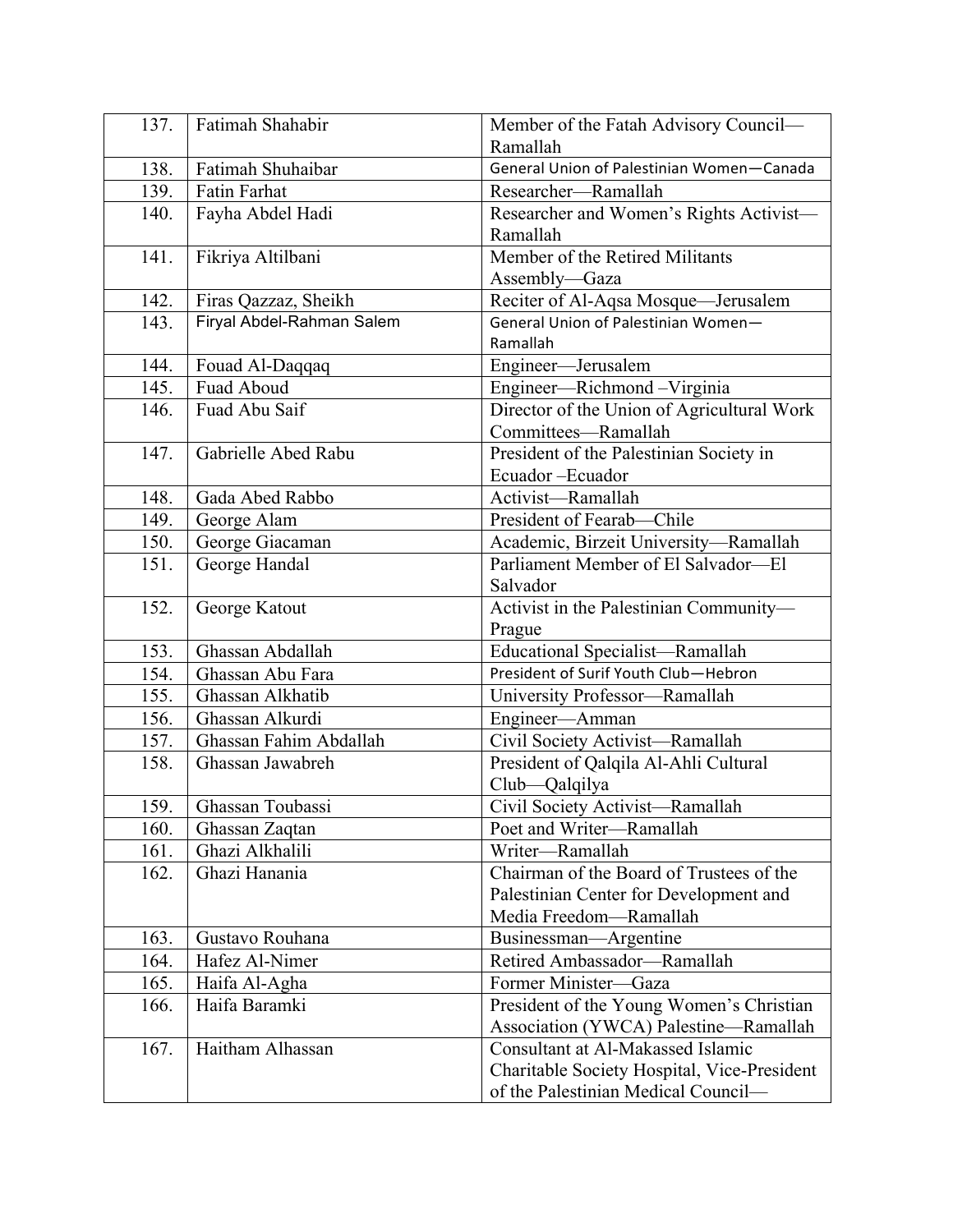|      |                         | Jerusalem                                                                     |
|------|-------------------------|-------------------------------------------------------------------------------|
| 168. | Haitham Fayez Othman    | Singer-Tyre                                                                   |
| 169. | Haitham Sarhan          | Critic and University Lecturer-Ramallah                                       |
| 170. | Hamat Zu'bi             | Researcher-Nazareth                                                           |
| 171. | Hamdan Taha             | Vice President of Al-Istiqlal University -                                    |
|      |                         | Jericho                                                                       |
| 172. | Hamze Radi              | President of the Palestinian Union for                                        |
|      |                         | Volley Ball-Ramallah                                                          |
| 173. | Hana Safieh             | Member of the Palestinian National                                            |
|      |                         | Council, University Lecturer-Brazil                                           |
| 174. | Hani Alhayyek           | Former Mayor of Beit Sahour-Beit Sahour                                       |
| 175. | Hani Alhusary           | President of Orthodox Ramallah Club                                           |
|      |                         | (O.R.C)-Ramallah                                                              |
| 176. | Hani Al-Masri           | Director General of Masarat Center, Writer                                    |
| 177. | Hani Hassan             | and Political Analyst-Ramallah<br>Architect-Ramallah/Al-Bireh                 |
| 178. | Hania Bitar             | Director General of the Palestinian Youth                                     |
|      |                         |                                                                               |
|      |                         | Association for Leadership and Rights<br><b>Activation- PYALARA—Jerusalem</b> |
|      |                         |                                                                               |
| 179. | Hasib Ghaleb Nashashibi | Civil Society Activist-Jerusalem                                              |
| 180. | Hassan Abdel Halim      | Composer-Beirut                                                               |
| 181. | Hassan Abdo             | Political Analyst and Writer-Gaza                                             |
| 182. | Hassan Albatal          | Journalist-Ramallah                                                           |
| 183. | Hassan Alkhatib         | Retired Undersecretary -Jerusalem                                             |
| 184. | Hassan Awad             | Advocate Member at the Palestinian Union                                      |
|      |                         | of Jurists Montreal                                                           |
| 185. | Hassan Barqawi          | Doctor-Ramallah                                                               |
| 186. | Hatem Abdel Qader       | Former Minister of Jerusalem Affairs-                                         |
|      |                         | Jerusalem                                                                     |
| 187. | Hayat Fayez Ahmad       | Contemporary Artist-Sidon                                                     |
| 188. | Hazem Abu Shanab        | Retired Ambassador-Cairo                                                      |
| 189. | Helmi Al A'raj          | Director of the Center for Defense of                                         |
|      |                         | Liberties-Ramallah                                                            |
| 190. | Hijazi Moreb            | Mayor of Halhoul-Hebron                                                       |
| 191. | <b>Hind Khoury</b>      | Former Minister and Ambassador-                                               |
|      |                         | Jerusalem                                                                     |
| 192. | Hisham Omari            | Chairman of the Board of Directors of                                         |
|      |                         | Jerusalem District Electricity Company                                        |
|      |                         | JDECO-Jerusalem                                                               |
| 193. | Hisham Saqallah         | Journalist and Writer-Gaza                                                    |
| 194. | Hisham Saqallah         | Journalist-Gaza                                                               |
| 195. | Hisham Abd Al-Raziq     | Former Minister-Gaza                                                          |
| 196. | Honaida Ghanim          | Sociology Researcher-Jerusalem                                                |
| 197. | Huda Elyan              | Member of the Political Bureau of the                                         |
|      |                         | Palestinian Democratic Union FIDA-Gaza                                        |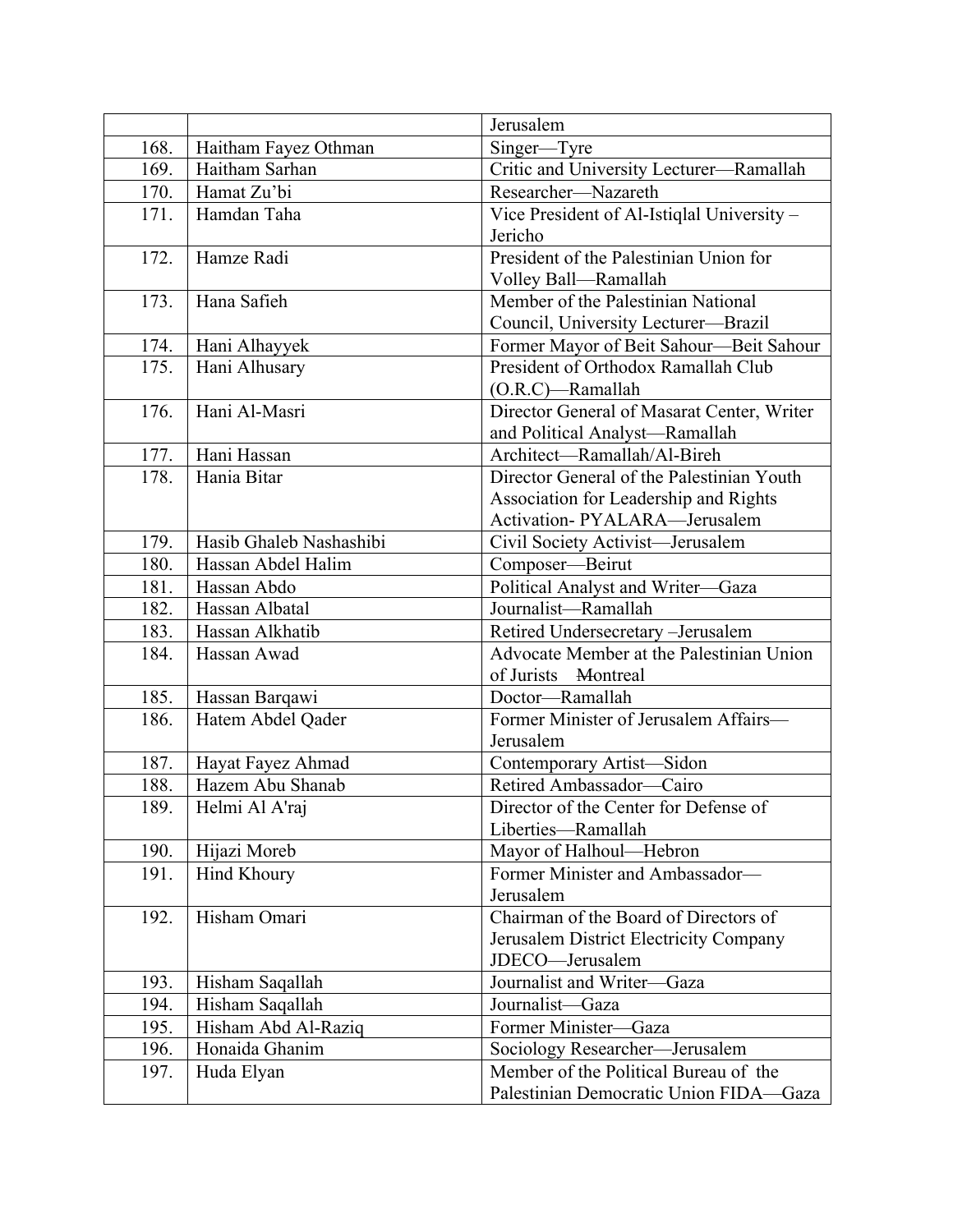| 198. | Huda Fareed Al Imam      | Women's Rights Activist-Jerusalem          |
|------|--------------------------|--------------------------------------------|
| 199. | Huriya Musa Alfar        | Director of the Kufiyya Ensemble for       |
|      |                          | Palestinian Folklore-Sidon                 |
| 200. | Hussam Alsheikh          | President of the Cultural Forum Center-    |
|      |                          | Jerusalem                                  |
| 201. | Hussam Hamdan            | Dura Sports Club-Dura                      |
| 202. | Hussein Abdelkhaliq      | Retired Ambassador-Ramallah                |
| 203. | Ibrahim Abu Hashhash     | Associate Professor at Birzeit University- |
|      |                          | Ramallah                                   |
| 204. | Ibrahim Abu Rahma        | Lecturer-Gaza                              |
| 205. | Ibrahim Albarbari        | Businessman-Gaza                           |
| 206. | Ibrahim Balwi            | Retired Governor-Ramallah                  |
| 207. | Ibrahim Eid Dalalsha     | Former International Institutions          |
|      |                          | Employee-Ramallah                          |
| 208. | <b>Ibrahim</b> Habash    | Palestinian Basketball Federation-         |
|      |                          | Ramallah                                   |
| 209. | Ibrahim Khreis           | President of the Beit Awwa Youth Club-     |
|      |                          | Ramallah                                   |
| 210. | Ibrahim Mazar'a          | President of Arab Jahaleen Club-           |
|      |                          | Bethlehem                                  |
| 211. | <b>Ibrahim Mozzain</b>   | Artist-Ramallah                            |
| 212. | Ibrahim Murad Abu Salim  | Vice President of the Palestinian Football |
|      |                          | Association-Gaza                           |
| 213. | <b>Ibrahim Nimer</b>     | Secretary of Beit Alma' Center-Nablus      |
| 214. | Ibrahim Rayay'a          | Council Member of the Palestinian Union    |
|      |                          | of Sports Syndicate-Ramallah               |
| 215. | Ibrahim Shaker Khreisheh | President of Balad Society for Development |
|      |                          | and Creativity-Tulkarm                     |
| 216. | Ibrahim Yacoub           | Mayor of Birzeit-Birzeit                   |
| 217. | Ibtissam Khaled          | Social Worker and Writer-Gaza              |
| 218. | Imad Abu Kishek          | President of Al-Quds University-           |
|      |                          | Jerusalem                                  |
| 219. | Imad Abu Rahma           | Academic and Consultant at MASART          |
|      |                          | Center-Gaza                                |
| 220. | Imad Al-Falouji          | President of ADAM Center for Dialogue of   |
|      |                          | Civilization-Gaza                          |
| 221. | Imad Al-Halaq            | Doctor - Secretary of the Palestinian M    |
|      |                          | Union-Sidon                                |
| 222. | Imad Jawareesh           | President of Malha Football Club-          |
|      |                          | Jerusalem                                  |
| 223. | Imad Muna                | Businessman-Jerusalem                      |
| 224. | Imad Rashdan             | Contemporary Artist-Sweden                 |
| 225. | Iman Al Natour           | Novelist-Gaza                              |
| 226. | Immanuel Awwad, Fr.      | Orthodox Priest of the Village of Aboud—   |
|      |                          | Ramallah                                   |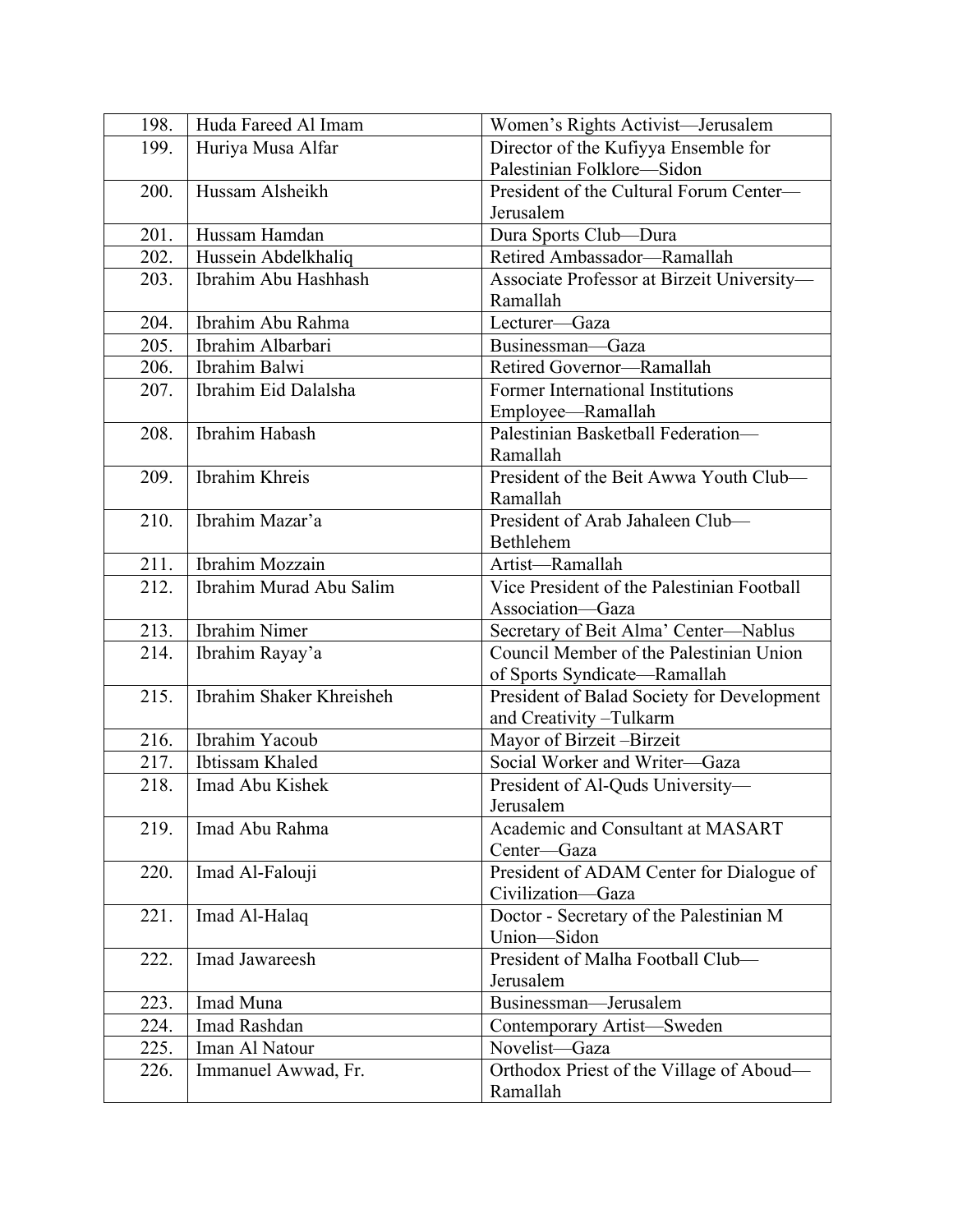| 227. | Inas Smoum                 | Former Public Relations Specialist-                                      |
|------|----------------------------|--------------------------------------------------------------------------|
|      |                            | Jerusalem                                                                |
| 228. | Intissar Al-Danan          | Poet-Sidon                                                               |
| 229. | Intissar Al-Wazir          | President of the General Union of                                        |
|      |                            | Palestinian Women, Retired Minister-                                     |
|      |                            | Gaza                                                                     |
| 230. | Isam Elayyan               | Graphic Designer-Jerusalem                                               |
| 231. | Ishaq Al-Budeiri           | Researcher and Writer-Jerusalem                                          |
| 232. | Ismail Matar               | Member of the Palestinian Football                                       |
|      |                            | Association, Retired Employee-Gaza                                       |
| 233. | <b>Ismail Melhem</b>       | Head of the Palestine Dental Association-                                |
|      |                            | Bethlehem                                                                |
| 234. | Issa Halabi                | Businessman-Amman                                                        |
| 235. | Issa Jadallah              | Private Sector Employee-Ramallah                                         |
| 236. | Issa Qaraqe'               | Activist for Defending Detainees Rights-                                 |
|      |                            | Bethlehem                                                                |
| 237. | Issam Arouri               | Director of the Jerusalem Legal Aid and                                  |
| 238. | <b>Issam Hiles</b>         | Human Rights Center (JLAC)-Ramallah<br>Vice President of the Palestinian |
|      |                            | Association of Artists-Gaza                                              |
| 239. | <b>Issam Younis</b>        | Commissioner General of Independent                                      |
|      |                            | Commission for Human Rights (ICHR),                                      |
|      |                            | Director General of Al Mezan Center for                                  |
|      |                            | Human Rights-Ramallah                                                    |
| 240. | Iyad Othman                | Head of the Palestinian Union of Social Workers                          |
|      |                            | and Psychologists-Nablus                                                 |
| 241. | Izzeldin Abuelaish         | Professor, Medicine School-Toronto                                       |
| 242. | Ja'far Issa Altawil        | Lawyer and Elected Municipal Council                                     |
|      |                            | Member of Al-Bireh-Al-Bireh                                              |
| 243. | Jaber Jamil Sha'ath        | Poet and Critic-Gaza                                                     |
| 244. | Jad Ishaq                  | Director General of the Applied Research                                 |
|      |                            | Institute (ARIJ) - Bethlehem                                             |
| 245. | <b>Jalal Nimer Al-Deek</b> | Head of the Palestinian Engineers' Union-                                |
|      |                            | Nablus                                                                   |
| 246. | Jamal Abu Al-Leil          | Former PLC Member-Qalandia                                               |
| 247. | Jamal Aldeek               | Secretary General of the                                                 |
|      |                            | General Union of Palestinian Agricultural                                |
|      |                            | Cooperatives & Peasants-Salfit                                           |
| 248. | Jamal Awaysah              | Member of the City Council—Ramallah                                      |
| 249. | Jamal Hadweh               | President of the Palestinian Guatemalan                                  |
|      |                            | Association-Guatemala                                                    |
| 250. | Jamal Hindawi              | Actor-Beirut                                                             |
| 251. | Jamal Khader, Fr.          | Catholic Parish Priest-Ramallah                                          |
| 252. | Jamal Khaled Alfadi        | Academic Researcher and University<br>Lecturer-Gaza                      |
|      |                            |                                                                          |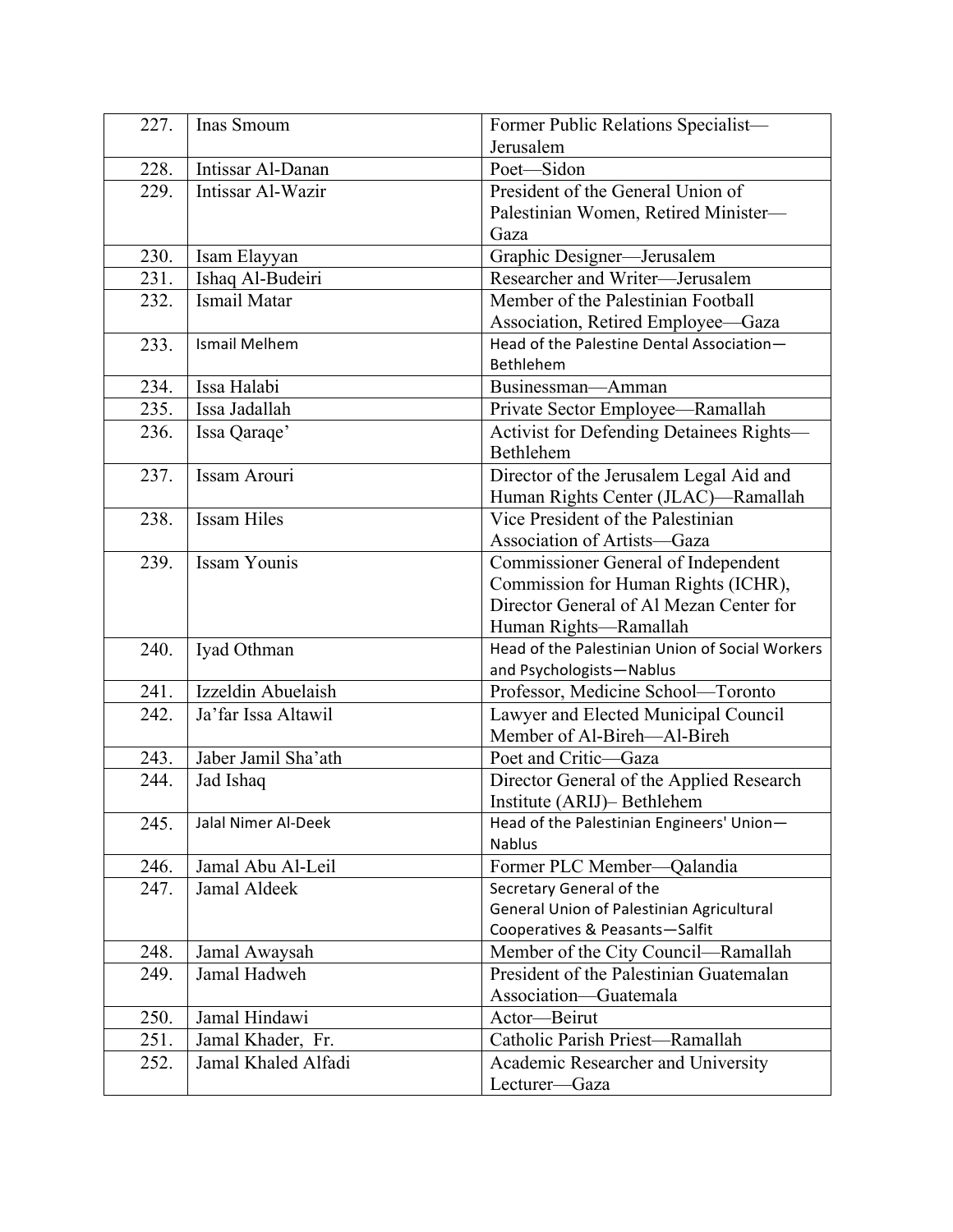| 253. | Jamal Mohammad Salem | President of the Association for Culture,               |
|------|----------------------|---------------------------------------------------------|
|      |                      | Arts and Popular Heritage-Gaza                          |
| 254. | Jamal Naji Alkhadri  | President of the Popular Committee to End<br>Siege-Gaza |
| 255. | Jamal Nimer          | Secretary of the Arab Hotels                            |
|      |                      | Association(AHA)-Ramallah                               |
| 256. | Jamal Salah Abu Ali  | Surgeon-Barcelona                                       |
| 257. | Jamal Talab AlAmleh  | Director General of Land Research                       |
|      |                      | Center-Hebron                                           |
| 258. | Jamal Yousef         | Sports Journalist-Ramallah                              |
| 259. | Jamal Zahalka        | Head of the Parliamentary Group of                      |
|      |                      | the National Democratic Assembly-Qufr                   |
|      |                      | Kare'                                                   |
| 260. | Jamal Zaqout         | Chairman of the Board of Directors of Al-               |
|      |                      | Ard Research and Study Center-Ramallah                  |
| 261. | Jamil Ashour         | Member of the Political Bureau of the                   |
|      |                      | Palestine Liberation Front-Gaza                         |
| 262. | Jamil Dweik          | President of AlRAZI Cultural and Social                 |
|      |                      | Association-Jerusalem                                   |
| 263. | Jamil Injas          | President of Kharbatha Bani Harith Sports               |
|      |                      | Club-Ramallah                                           |
| 264. | Jamil Majdalawi      | Member of the Central Council of the                    |
|      |                      | Palestine Liberation Organization-Gaza                  |
| 265. | Jamil Makhamreh      | Head of the Palestinian Veterinary                      |
|      |                      | Syndicate-Hebron                                        |
| 266. | Jawad Obeidat        | Chairman of the Palestinian Bar                         |
|      |                      | Association-Jerusalem                                   |
| 267. | Jawad Wadi           | Former President of Al Azhar University-                |
|      |                      | Gaza                                                    |
| 268. | Jibril Rajoub        | Member of the Central Committee of                      |
|      |                      | Fatah-Ramallah                                          |
| 269. | Jihad Abu Zneid      | Former PLC Member—Jerusalem                             |
| 270. | Jihad Al-Hanfi       | Poet-Tyre                                               |
| 271. | Jihad Khair Khair    | Mayor of Beit Sahour-Beit Sahour                        |
| 272. | Johnny Mansour       | Historian-Haifa                                         |
| 273. | Kalthoum Ghandour    | Doctor - Palestinian Red Crescent                       |
|      |                      | Society-Beirut                                          |
| 274. | Kamal Ebeidat        | Head of the Arab Chamber of Commerce                    |
|      |                      | and Industry-Jerusalem                                  |
| 275. | Karim Hilal          | Proctologist-Beit Sahour                                |
| 276. | Kassem Aina          | General Director of Beit Atfal Assumoud                 |
|      |                      | (the National Institution of Social Care and            |
|      |                      | Vocational Training)—Beirut                             |
| 277. | Khader Alhajjar      | Contemporary Artist-Sidon                               |
| 278. | Khader Riyad Seidam  | Lecturer-Gaza                                           |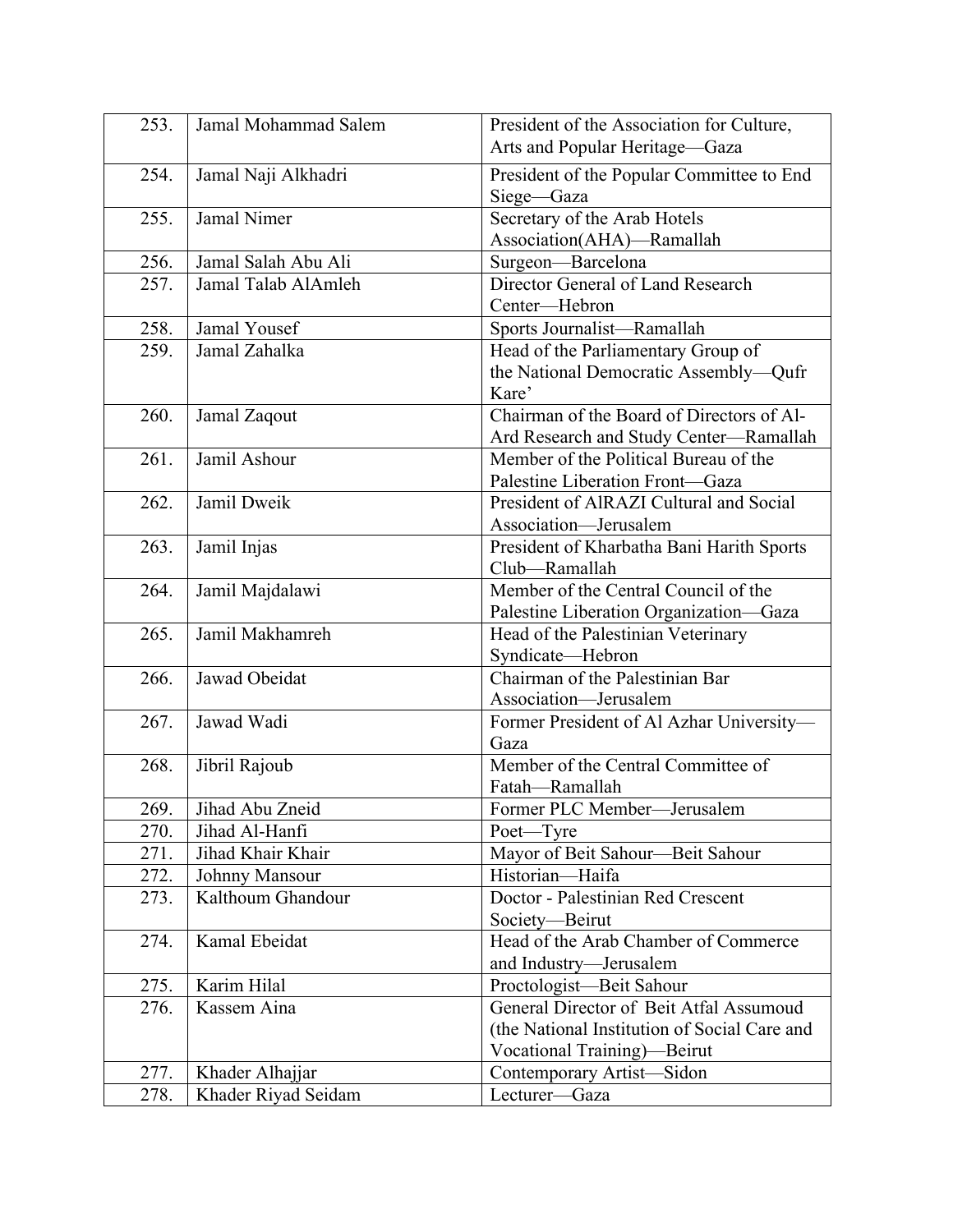| 279. | Khadija Alradaydeh      | Director of the Association of Women         |
|------|-------------------------|----------------------------------------------|
|      |                         | Committees For Social Work-Bethlehem         |
| 280. | Khaldat Hussein         | Member of the Administrative Board of the    |
|      |                         | General Union of Palestinian Women-          |
|      |                         | Beirut                                       |
| 281. | Khaled Abu Aker         | Director General of Amin Media               |
|      |                         | Network-Jerusalem                            |
| 282. | Khaled AL-Hroub         | Professor of Middle Eastern Studies at       |
|      |                         | Northwestern University-Qatar                |
| 283. | Khaled Ali Naseef       | Ramallah Center for Human Rights             |
|      |                         | Studies-Ramallah                             |
| 284. | Khaled Alkhatib         | Political Activist and Writer-Gaza           |
| 285. | Khaled Awad             | Secretary of the Scout Bureau-Sidon          |
| 286. | Khaled Batrawi          | Engineer-Ramallah                            |
| 287. | Khaled Elayyan          | <b>Executive Director for First Ramallah</b> |
|      |                         | Group-Ramallah                               |
| 288. | Khaled Hourani          | Artist-Ramallah                              |
| 289. | Khaled Kaloti           | Businessman-Jerusalem                        |
| 290. | Khaled Quzmar           | General Director of Defense for Children     |
|      |                         | International (DCIP)- Palestine Branch-      |
|      |                         | Ramallah                                     |
| 291. | Khalid Ali Nassif       | Director General of the                      |
|      |                         | Ramallah Center for Human Rights             |
|      |                         | Studies (RCHRS)-Ramallah                     |
| 292. | Khalid Farraj           | Researcher-Ramallah                          |
| 293. | Khalid Musmar           | President of the Political Committee of the  |
|      |                         | Palestinian National Council-Amman           |
| 294. | Khalid Rostum           | Member of the Fatah Advisory Council-        |
|      |                         | Gaza                                         |
| 295. | Khalil Abu Foul         | Director of Al Quds Hospital-Gaza            |
| 296. | Khalil Al-Qudwa         | Former Police Brigadier-Gaza                 |
| 297  | Khalil Hindi            | Professor of the American University of      |
|      |                         | Beirut-Beirut                                |
| 298. | Khalil Hmeid            | Vice President of the Palestinian Wrestling  |
|      |                         | Federation-Ramallah                          |
| 299. | Khalil Husni Jallad     | President of the Cultural Sports Club-       |
|      |                         | Tulkarm                                      |
| 300. | Khalil Karajeh El-Rifai | Human Rights Activist-Ramallah               |
| 301. | Khalil Rizeq            | President of the Palestinian Association of  |
|      |                         | Certified Public Accounting (PACPA)—         |
|      |                         | Ramallah                                     |
| 302. | Khalil Shaheen          | Researcher and Writer, Programs Director     |
|      |                         | at MASARAT Center-Ramallah                   |
| 303. | Khalil Sihadeh          | Banker-Geneva                                |
| 304. | Khalil Tafakji          | Director of Maps Department, Arab Studies    |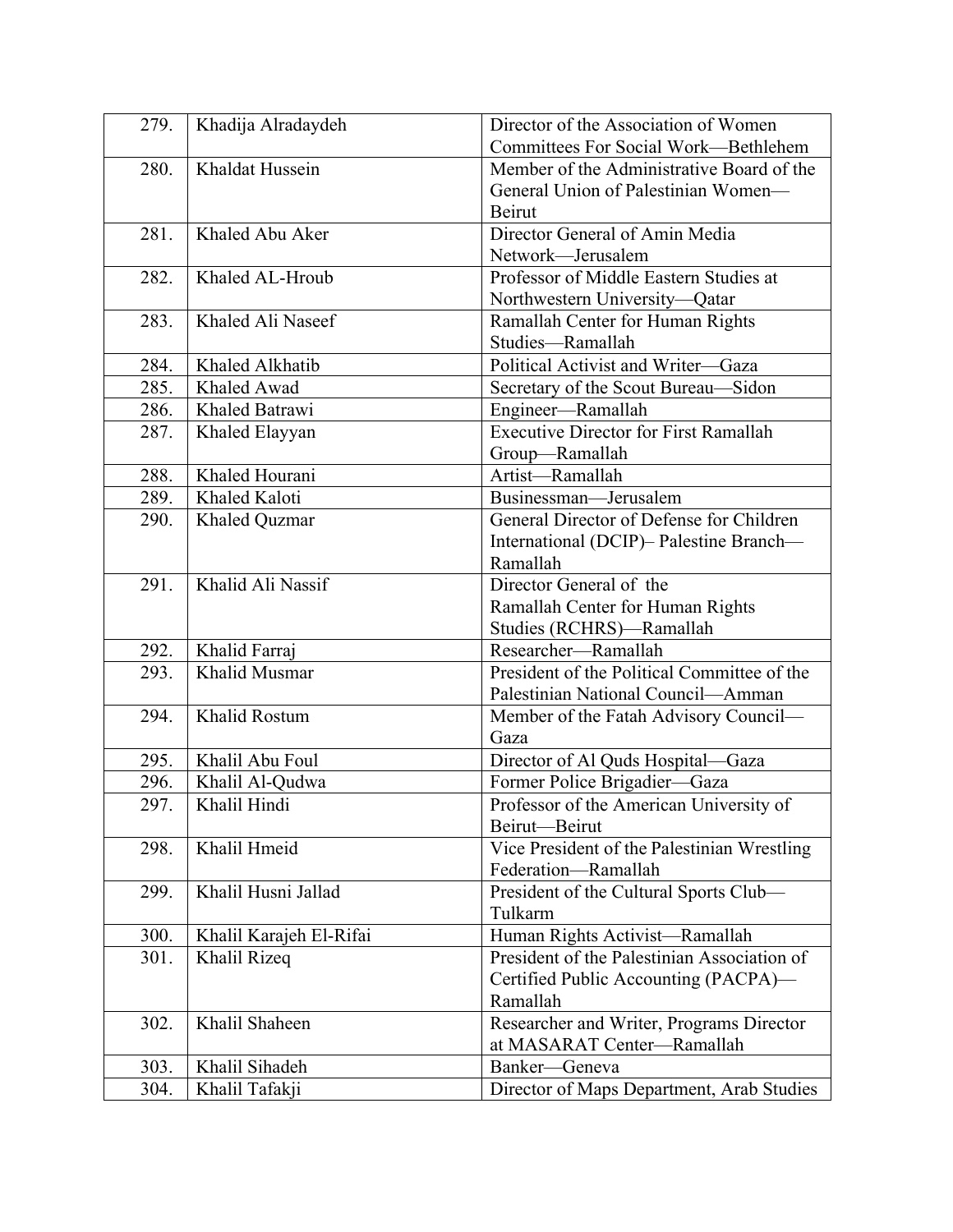|      |                        | Society-Jerusalem                                                                |
|------|------------------------|----------------------------------------------------------------------------------|
| 305. | Khamis Nu'man Alhafi   | Retired Soldier-Gaza                                                             |
| 306. | Khawla Al-Azraq        | Director of Psycho-Social Counseling                                             |
|      |                        | Center for Women-Bethlehem                                                       |
| 307. | Kifah Harb             | President of the Abdullah Dawood Youth<br>Foundation-Nablus                      |
| 308. | Kinaneh Rahma          | Member of the Administrative Board of the<br>General Union of Palestinian Women- |
|      |                        | Sidon                                                                            |
| 309. | Kutaibah Odeh          | Chairman of the Board of Directors of                                            |
|      |                        | Albustan Association in Silwan—Jerusalem                                         |
| 310. | Laila Habash           | Advisor in Governance-Ramallah                                                   |
| 311. | Laila Said             | Member of the Fatah Advisory Council-<br>Tubas                                   |
| 312. | Lama Hourani           | Civil Society Activist -Ramallah                                                 |
| 313. | Lamis Shuaibi Hantouri | Civil Society Activist-Ramallah                                                  |
| 314. | Laura Adwan            | Lecturer of Demographic Population                                               |
|      |                        | Studies at Bethlehem University-                                                 |
|      |                        | Bethlehem                                                                        |
| 315. | Leila El-Ali           | Director of Association Najdeh-Beirut                                            |
| 316. | Lily Feidy             | Jerusalem (Al-Quds) Activist—Jerusalem                                           |
| 317. | Luai Husseini          | Director General of the Arab Chamber of                                          |
|      |                        | Commerce and Industry-Jerusalem                                                  |
| 318. | Luna Erikat            | Lawyer-Jericho                                                                   |
| 319. | Luqman Bisharat        | President of Tamoun Sports Club-Tubas                                            |
| 320. | Ma'moun Harun Rashid   | Major General, Poet and Writer-Ramallah                                          |
| 321. | Maha Khayat            | Women's Rights Activist-Ramallah<br>Chairman of the Palestinian Academic         |
| 322. | Mahdi Abdul Hadi       |                                                                                  |
|      |                        | Society for the Study of International                                           |
| 323. | Maher Alnatour         | Affairs (PASSIA)-Jerusalem<br>Member of the City Council-Ramallah                |
| 324. | Maher Al-Sharif        | Academic and Researcher-Beirut                                                   |
| 325. | Maher Alsweirki        | Secretary of the Palestinian Writers                                             |
|      |                        | Union-Gaza                                                                       |
| 326. | Maher Issa             | Director of CIVITAS Institute-Gaza                                               |
| 327. | Maher Tayseer Altaba'  | Director of the Chamber of Commerce-<br>Gaza                                     |
| 328. | Mahira Dajani          | Chairman of the Board of Directors of                                            |
|      |                        | Dar Al-Tifel Al-Arabi Organization-                                              |
|      |                        | Jerusalem                                                                        |
| 329. | Mahmoud Al-Habil       | General Union of Palestinian Students-                                           |
|      |                        | Ramallah                                                                         |
| 330. | Mahmoud Al-Ifranji     | Coordinator of the Palestinian Human                                             |
|      |                        | Rights Organizations Council (PHROC)-                                            |
|      |                        | Ramallah                                                                         |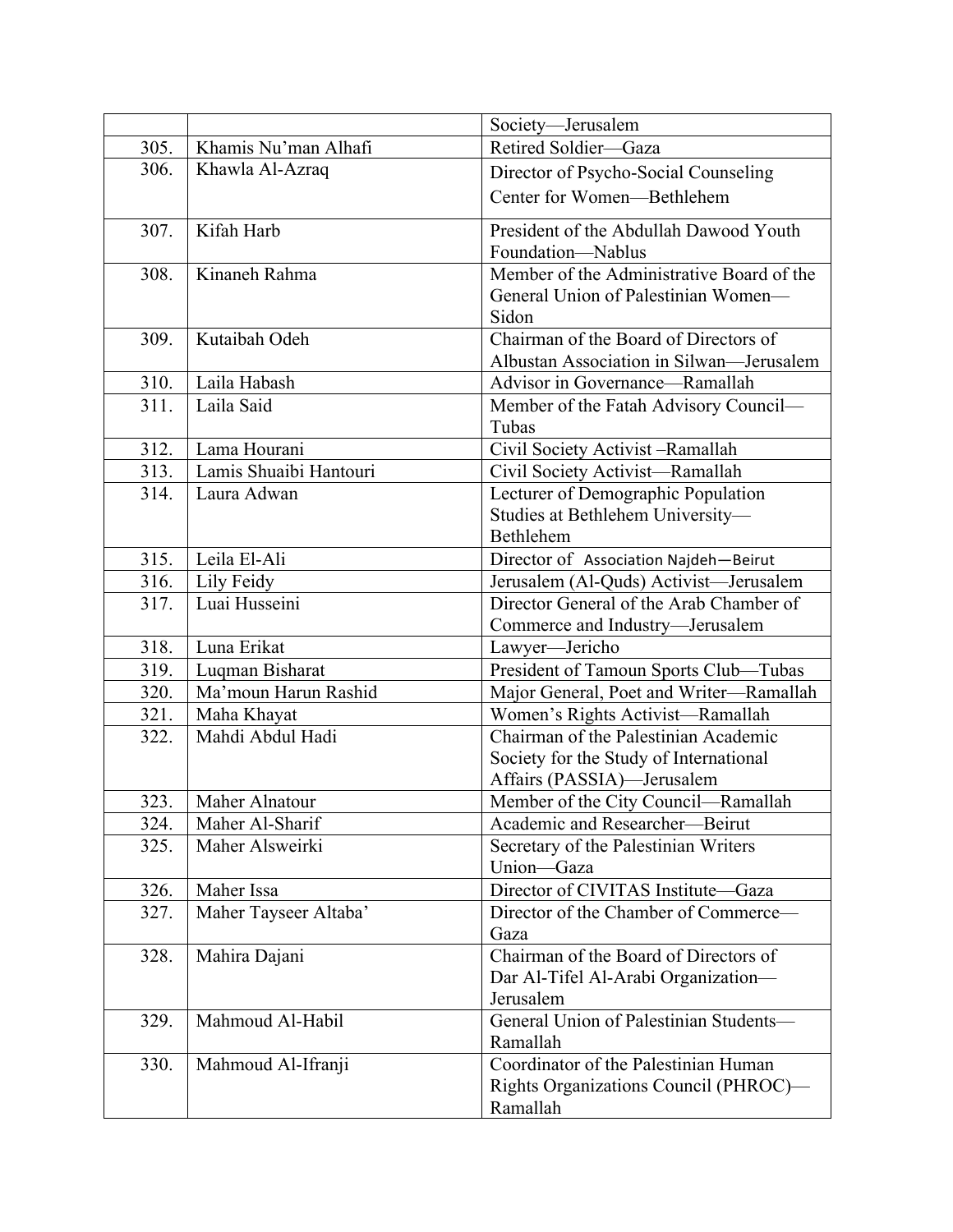| 331.         | Mahmoud Baryah                            | President of Fajjar Youth Club—Bethlehem                  |
|--------------|-------------------------------------------|-----------------------------------------------------------|
| 332.         | Mahmoud Breish                            | Photographer-Sidon                                        |
| 333.         | Mahmoud Jamil Abu Eid                     | Businessman-Jerusalem                                     |
| 334.         | Mahmoud Muna                              | Civil Society Activist-Jerusalem                          |
| 335.         | Mahmoud Nazzal                            | President of the Islamic Sports Club-                     |
|              |                                           | Qalqilya                                                  |
| 336.         | Mahmoud Shahin                            | Artist and Writer-Ramallah                                |
| 337.         | Mahmoud Shuqeir                           | Journalist, Novelist and Writer-Jerusalem                 |
| 338.         | Majdi Abu Amoud                           | IT Engineer—Hebron                                        |
| 339.         | Majdi Abu Zaid                            | Executive Director of the Coalition for                   |
|              |                                           | Accountability and Integrity (AMAN)—                      |
|              |                                           | Ramallah                                                  |
| 340.         | Majed Abu Ramadan                         | Former Mayor of Gaza, Former                              |
|              |                                           | Undersecretary of the Ministry of Health—                 |
|              |                                           | Gaza                                                      |
| 341.         | Majed Altilbani                           | Former University Dean-Gaza                               |
| 342.         | Majed Arouri                              | <b>Executive Director of the Judicial</b>                 |
|              |                                           | Information Center-Ramallah                               |
| 343.         | Majed Ghazzal                             | Businessman, Gaza Sports Club-Gaza                        |
| 344.         | Majed Hawari                              | Member of the Fatah Advisory Council-                     |
|              |                                           | Ramallah                                                  |
| 345.         | Majida Al-Masri                           | Former Minister-Nablus                                    |
| 346.         | Makram Alkhatib                           | Lawyer-Beirut                                             |
| 347.         | Mamdouh Al-Aker                           | Medical Doctor and President of the Board                 |
|              |                                           | of Trustees of MASARAT-Ramallah                           |
| 348.         | Mamdouh Froukh                            | Former Member of Ramallah Municipality                    |
|              |                                           | Council-Ramallah                                          |
| 349.         | Ma'moun Abu Shahla                        | Businessman and Former Minister-Hebron                    |
| 350.<br>351. | Manhal Arafat Al-Qudwa<br>Mansour Tahboub | Brigadier Engineer-Ramallah<br>Media Consultant-Jerusalem |
| 352.         | Mariam Salah                              | Member of the Executive Office of the                     |
|              |                                           | Association of Women Committees For                       |
|              |                                           | Social Work-Bethlehem                                     |
| 353.         | Mariam Zaqout                             | Director General of the Culture and Free                  |
|              |                                           | Thought Association-Gaza                                  |
| 354.         | Mario Nazzal                              | Businessman-Chile                                         |
| 355.         | Marwan Jilani                             | Retired Ambassador-Jerusalem                              |
| 356.         | Marzouq Abu Alnaim                        | Secretary of the Palestinian General Federation           |
|              |                                           | of Trade Unions-Ramallah                                  |
| 357.         | Maysar Omar                               | University Lecturer-Brazil                                |
| 358.         | Mazen Alkhatib                            | President of the Palestinian Athletics                    |
|              |                                           | Federation (PAF)-Ramallah                                 |
| 359.         | Michel Sabbah, Patriarch Emeritus         | Retired Latin Patriarch -Jerusalem                        |
| 360.         | Mirvat Bulbul                             | University Lecturer-Birzeit                               |
| 361.         | Mithqal Alja'bari                         | President of the Hebron Youth Sports Club                 |
|              |                                           |                                                           |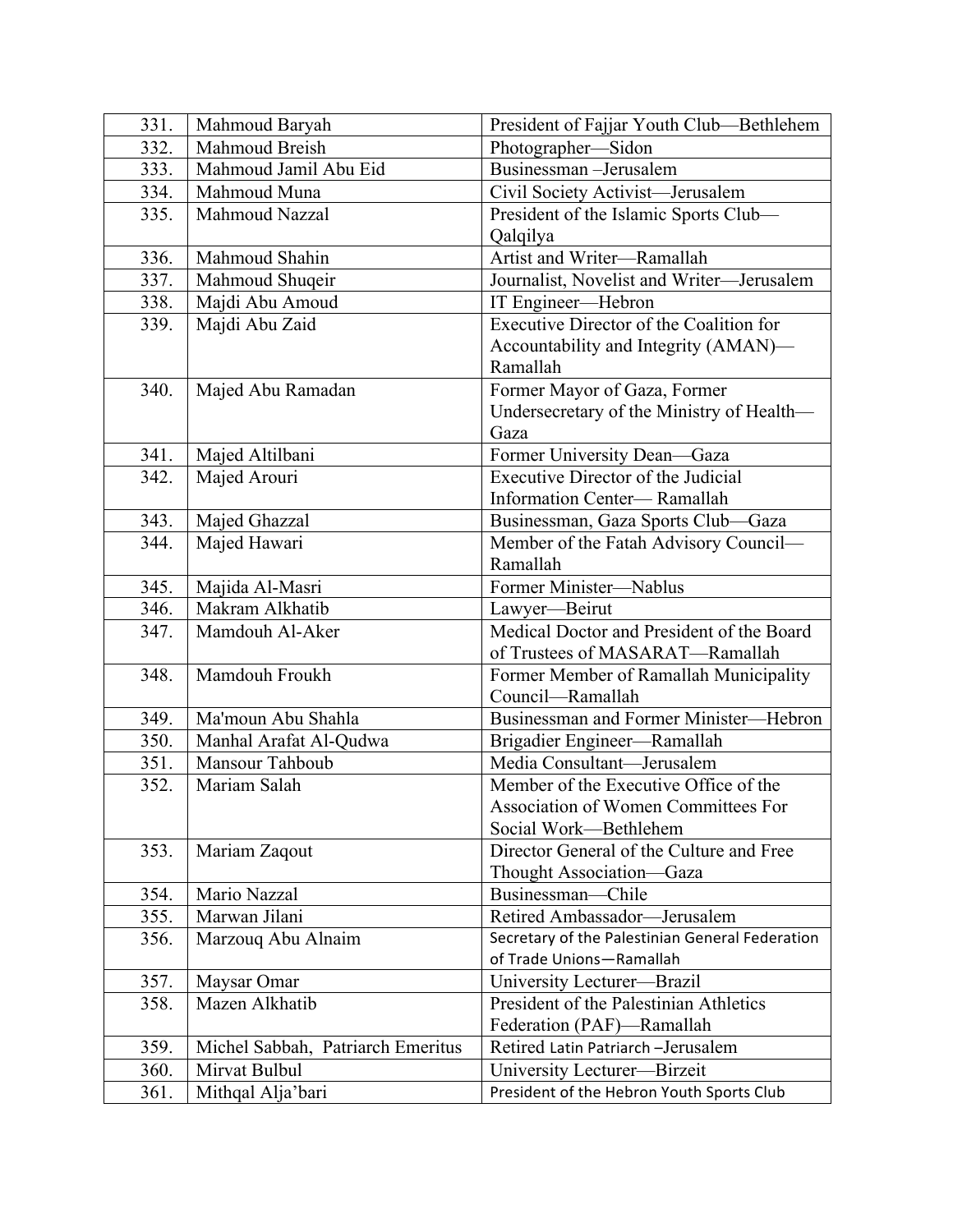|      |                              | (Shabab Al-Khalil Sports Club)-Hebron       |
|------|------------------------------|---------------------------------------------|
| 362. | Mitri Raheb, Rev.            | President of Dar al-Kalima University       |
|      |                              | College of Arts and Culture-Bethlehem       |
| 363. | Mohamamd Hourani             | Member of the Revolutionary Council of      |
|      |                              | Fatah -Ramallah                             |
| 364. | Mohamed Almadhoun            | Former Minister, Academic Writer and        |
|      |                              | Leader in Hamas Movement-Gaza               |
| 365. | Mohammad Abdallah Awwad      | Folklore Trainer-Sidon                      |
| 366. | Mohammad Abdel Hadi Alshouli | Director and President of the Union of      |
|      |                              | Artists-Beirut                              |
| 367. | Mohammad Abed                | President of Kufr Dan Sports Club-Jenin     |
| 368. | Mohammad Abu Hmaid           | Former Undersecretary of the Ministry of    |
|      |                              | Social Development-Ramallah                 |
| 369. | Mohammad Abu Kweik           | Theatre Performer-Gaza                      |
| 370. | Mohammad Abu Rahma           | Member of the Fatah Advisory Council-       |
|      |                              | Ramallah                                    |
| 371. | Mohammad Abu Zahra           | Member of the Fatah Advisory Council-       |
|      |                              | Ramallah                                    |
| 372. | Mohammad Ahmad Younis        | Palestinian Teachers Union-Sidon            |
| 373. | Mohammad Al Attar            | Cinematic Director-Ramallah                 |
| 374. | Mohammad Al-Baz              | Former Programs Director at the Palestinian |
|      |                              | Broadcasting Corporation-Gaza               |
| 375. | Mohammad Alkhatib            | Vice President of the Palestinian Motors    |
|      |                              | Sport & Motorcycle & Bicycles               |
|      |                              | Federation-Ramallah                         |
| 376. | Mohammad Alshomali           | Member of the General Secretariat of the    |
|      |                              | Union of Palestinian Artists-Sidon          |
| 377. | Mohammad Amro                | Head of the Palestinian Physiotherapy       |
|      |                              | Association-Hebron                          |
| 378. | Mohammad Barakeh             | President of the Arab High Follow-up        |
|      |                              | Committee-Shefa-'Amr                        |
| 379. | Mohammad Eid Ramadan         | Secretary of the Union of Artists-Beirut    |
| 380. | Mohammad Eid Ramadan         | Actor and Writer-Beirut                     |
| 381. | Mohammad Ghazi Alsayed       | Businessman-Hebron                          |
|      | Alhirbawi                    |                                             |
| 382. | Mohammad Hadieh              | Director of ACT for Alternative Dispute     |
|      |                              | Resolution and Studies-Jerusalem            |
| 383. | Mohammad Halayka             | Tourism Expert—Jerusalem                    |
| 384. | Mohammad Hassan Khatar       | Member of the Executive Office of the       |
|      |                              | Palestinian General Federation of Trade     |
|      |                              | Unions-Tripoli, Beirut                      |
| 385. | Mohammad Hijazi              | Political Analyst and Writer-Gaza           |
| 386. | Mohammad Hindeh              | Secretary-General of the Palestinian        |
|      |                              | Wrestling Federation-Ramallah               |
| 387. | Mohammad Karoum              | Poet-Sidon                                  |
| 388. | Mohammad Khadr Qiresh        | Economic Expert-Jerusalem                   |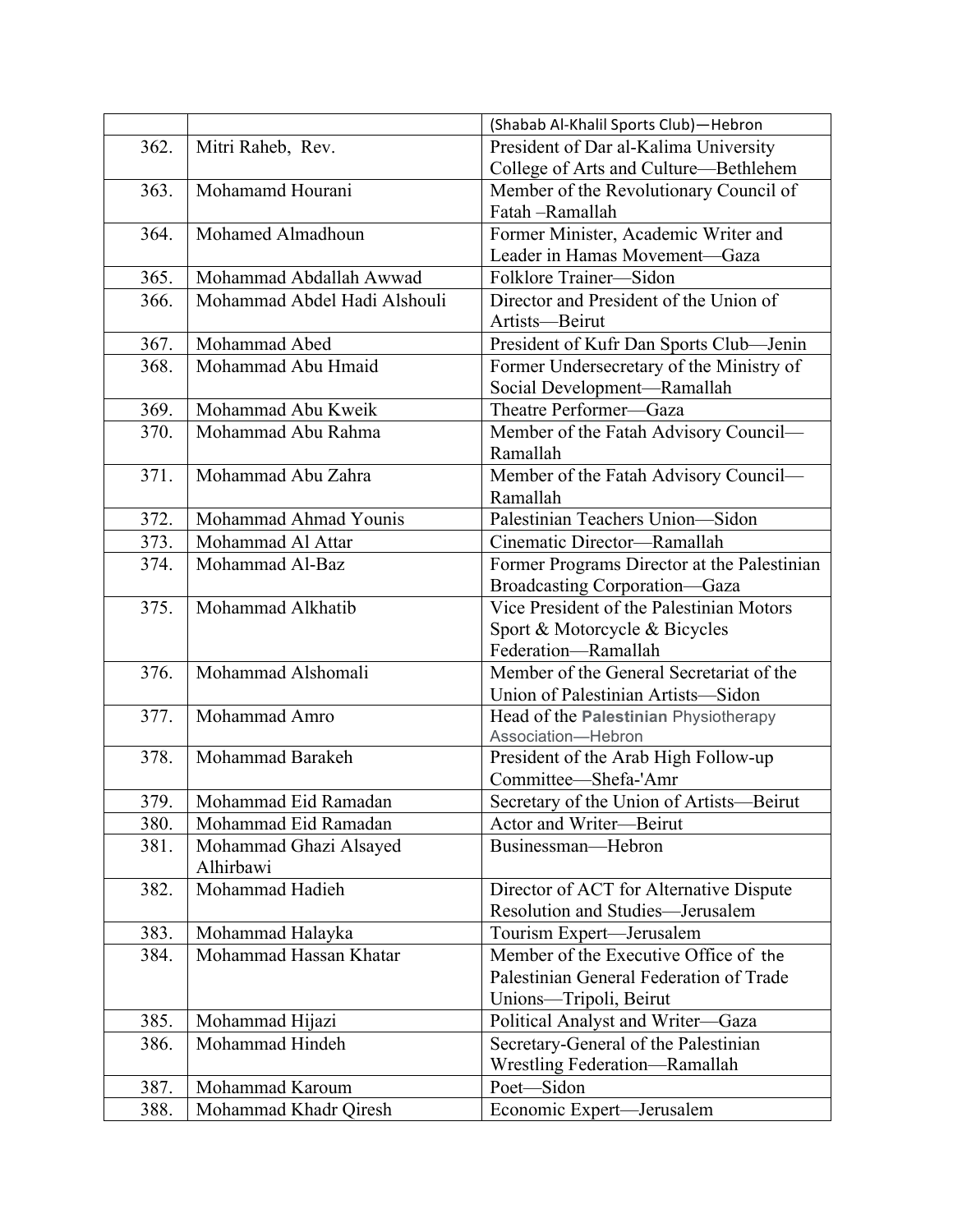| 389. | Mohammad Khalil Al-Laham   | Former PLC Member-Bethlehem                 |
|------|----------------------------|---------------------------------------------|
| 390. | Mohammad Majal Abul Hnoud, | Member of the Supreme Sufi Council-         |
|      | Sheikh                     | Cairo                                       |
| 391. | Mohammad Mansour           | Member of the Fatah Advisory Council-       |
|      |                            | Ramallah                                    |
| 392. | Mohammad Misk, Sheikh      | Member of the Islamic Assembly-             |
|      |                            | Jerusalem                                   |
| 393. | Mohammad Musa              | Choreographer of Popular Dance-Sidon        |
| 394. | Mohammad Naja              | Financial Consultant and Expert-Gaza        |
| 395. | Mohammad Qadriya           | Poet-Sidon                                  |
| 396. | Mohammad Saba'neh          | Artist and Caricature-Ramallah              |
| 397. | Mohammad Sabri Mohammad    | Deputy Chairman of the Dura Rural           |
|      | Shahateet                  | Services Council—Hebron                     |
| 398. | Mohammad Suwan             | Former Secretary-General of the General     |
|      |                            | Union of Palestinian Teachers (GUPT)-       |
|      |                            | Jerusalem                                   |
| 399. | Mohammed Daraghmeh         | Writer-Ramallah                             |
| 400. | Mohammed Nafez Alhirbawi   | Businessman, Former Head of Board for the   |
|      |                            | Palestinian Business Forum - Hebron         |
| 401. | Mohammed Nusseibeh         | Businessman-Jerusalem                       |
| 402. | Mohammed Sbeihat           | Secretary-General of the National Gathering |
|      |                            | of Palestinian Martyrs' Families-Jenin      |
| 403. | Mohannad Al-Akhras         | Novelist and Writer, Member of the          |
|      |                            | Palestinian National Council-Gaza           |
| 404. | Mohannad Alrabi            | Businessman and Civil Society Activist-     |
|      |                            | <b>Nablus</b>                               |
| 405. | Mohsin Abu Ramadan         | Haider Abdel Shafi Center for Culture and   |
|      |                            | Development-Gaza                            |
| 406. | Mona Alkhalili             | Secretary-General of the General Union of   |
|      |                            | Palestinian Women-Ramallah                  |
| 407. | Mousa Alwazir              | Former Assistant Undersecretary at the      |
|      |                            | Ministry of Finance—Gaza                    |
| 408. | Mousa Hadid                | President of the Association of Palestinian |
|      |                            | Local Authorities (APLA), Mayor of          |
|      |                            | Ramallah-Ramallah                           |
| 409. | Mu'tasim Alsayyed          | Head of the Palestinian Community in        |
|      |                            | Slovenia—Ljubljana                          |
| 410. | Mu'taz Ziyad (Sababe')     | Secretary-General of the Palestinian Scout  |
|      |                            | Association (PSA)-Ramallah                  |
| 411. | Muamar Orabi Nakhla        | Lawyer and Political Activist-Ramallah      |
| 412. | Muharram Barghouthi        | General Director of the Palestinian Youth   |
|      |                            | Union-Ramallah                              |
| 413. | Mukheimar Abu Sa'da        | Academic, Political Analyst and Writer-     |
|      |                            | Gaza                                        |
| 414. | Mun'im Abu Attaya          | Sociologist-Madrid                          |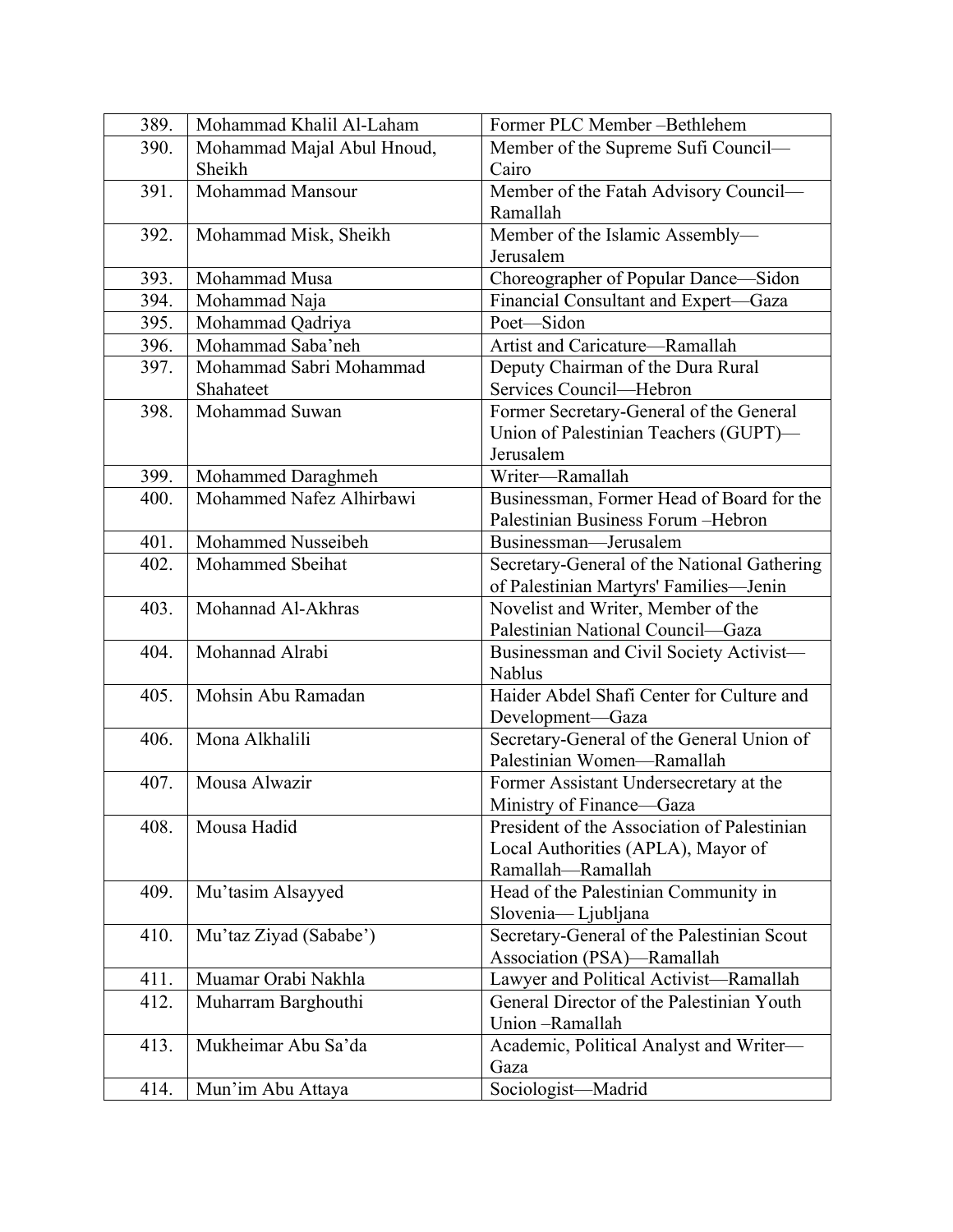| 415. | Mun'im Awad            | Palestinian Engineers Union—Sidon                               |
|------|------------------------|-----------------------------------------------------------------|
| 416. | Muna Alkhaldi          | Human Rights Activist-New York                                  |
| 417. | Munib Al-Masri         | President of the National Assembly of                           |
|      |                        | Independent Personalities, Businessman-                         |
|      |                        | Nablus                                                          |
| 418. | Munif Treish           | Member of Al-Bireh Municipality                                 |
|      |                        | Council-Al-Bireh                                                |
| 419. | Munir Abu Rizq         | Journalist, Director General for the Public                     |
|      |                        | Administration for Southern                                     |
|      |                        | Governorates-Ramallah                                           |
| 420. | Munjid Jadu            | Director of the Palestine News Network-                         |
|      |                        | Bethlehem                                                       |
| 421. | Muntaser Bashir Bseiso | Public Relations-Kuwait                                         |
| 422. | Munther Al-Dajani      | Retired Ambassador-Cairo                                        |
| 423. | Munther Isaac, Rev.    | Ordained Minister of the Lutheran                               |
|      |                        | Church-Bethlehem and Beit Sahour                                |
|      |                        |                                                                 |
| 424. | Munther Mari           | Secretary-General of the Arab Austrian                          |
|      |                        | Union-Vienna                                                    |
| 425. | Murad Al-Sudani        | Secretary-General of the Palestinian<br>Writers' Union-Ramallah |
|      |                        |                                                                 |
| 426. | Musa Abu Gharbieh      | Former Undersecretary-Jerusalem                                 |
| 427. | Musa Ajwa              | Central Government Office for Workers in                        |
| 428. | Musa Al-Hafez          | Palestinian Universities-Hebron                                 |
|      |                        | Secretary-General of the Union of<br>Palestinian Artists-Jenin  |
| 429. | Musa Hasan             | Leader in the Sandinista Movement-                              |
|      |                        | Nicaragua                                                       |
| 430. | Mushin Mahmoud Jaradeh | Retired Director General, Ministry of                           |
|      |                        | Finance, Auditor-Gaza                                           |
| 431. | Mustafa Abu Zahra      | Businessman and Civil Society Activist-                         |
|      |                        | Jerusalem                                                       |
| 432. | Mustafa Barghouti      | Secretary-General of the Palestinian                            |
|      |                        | National Initiative-Ramallah                                    |
| 433. | Mustafa Massoud        | Businessman-Gaza                                                |
| 434. | Mutasem Al-Ashhab      | Civil Society Activist and Translator-                          |
|      |                        | Hebron                                                          |
| 435. | Myassar Abu Ali        | Researcher-Ramallah                                             |
| 436. | Nabeel Kassis          | Former President of Birzeit University,                         |
|      |                        | Former Minister-Ramallah                                        |
| 437. | Nabhan Khraishi        | Journalist-Ramallah                                             |
| 438. | Nabil Abdallah Khoury  | Insurance Company Owner—Los Angeles                             |
| 439. | Nabil Abdel Fatah      | Consultant at Al-Ahram Center for Political                     |
|      |                        | and Strategic Studies-Cairo                                     |
|      |                        |                                                                 |
| 440. | Nabil Anani            | Contemporary Artist-Jerusalem                                   |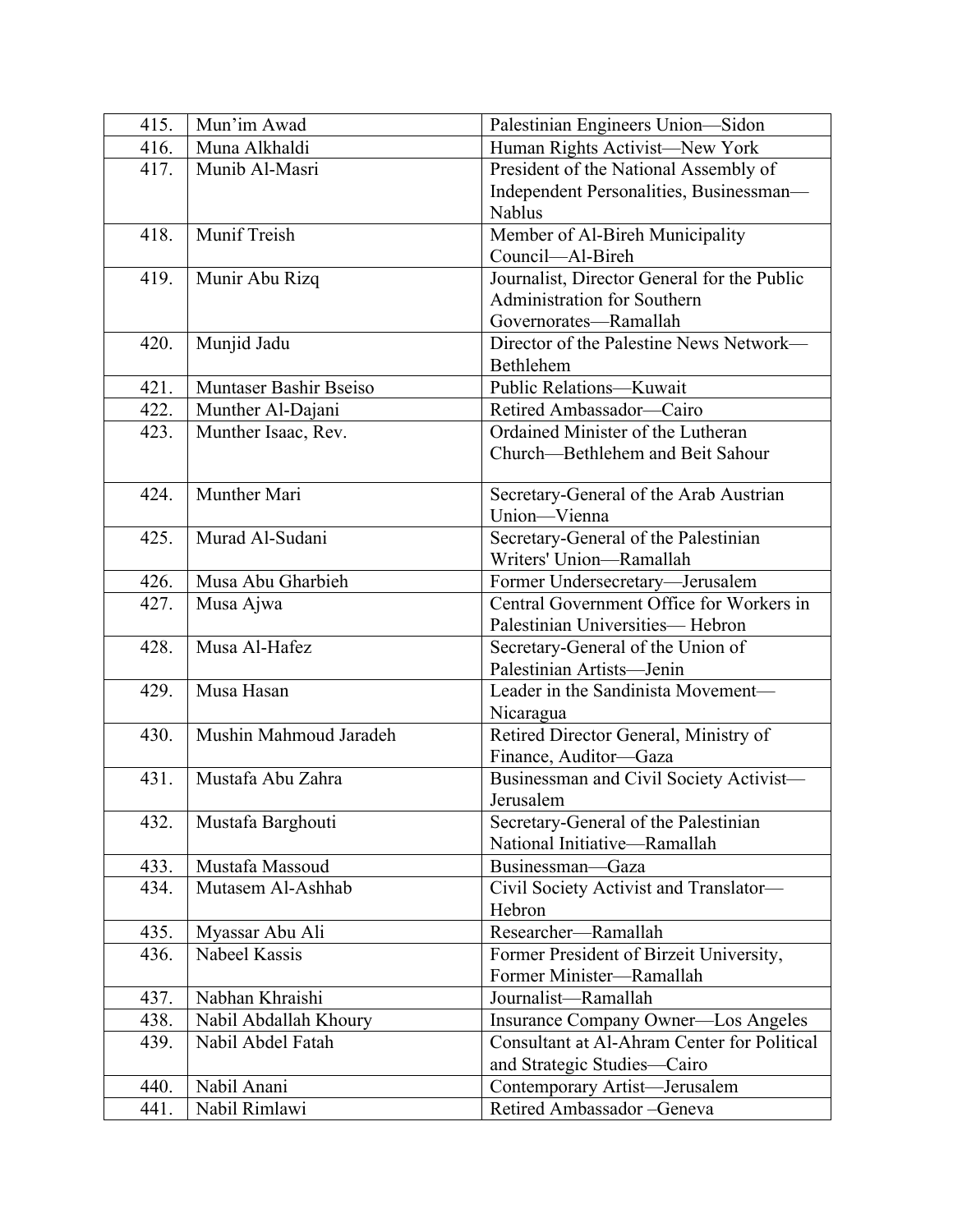| 442. | Nadim Rouhana              | Professor of International Negotiation and |
|------|----------------------------|--------------------------------------------|
|      |                            | Conflict Studies at Tufts University-      |
|      |                            | <b>Boston</b>                              |
| 443. | Nadira Bazbaz              | Arab Blind Association-Jerusalem           |
| 444. | Nael Abdelrahman           | Professor of Social Sciences, Al-Quds Open |
|      |                            | University-Bethlehem                       |
| 445. | Nafez Albassous            | Lawyer-Gaza                                |
| 446. | Nahla Qourah               | President of the Arab Women's Union-       |
|      |                            | Ramallah                                   |
| 447. | Nai'ma Alqiq               | Chairman of the Board of Directors of El   |
|      |                            | Wedad Soc. For Community                   |
|      |                            | Rehabilitation-Gaza                        |
| 448. | Naila Ayesh                | Women and Human Rights Activist-           |
|      |                            | Ramallah                                   |
| 449. | Naila Khalil Ahmad Al-Agha | Academic Lecturer-Gaza                     |
| 450. | Najati Bseiso              | Surgeon-Qatar                              |
| 451. | Najeh Abu Shamsieh         | Professor-Hebron                           |
| 452. | Nancy Lulas                | PLC Member-Chile                           |
| 453. | Naser Yousef               | Chairman of the Fatah Advisory Council-    |
|      |                            | Ramallah                                   |
| 454. | Nasser Abu Baker           | Head of the Palestinian Journalists        |
|      |                            | Syndicate-Jenin                            |
| 455. | Nasser Al-Din Al-Shaer     | Academic, Former Deputy Prime              |
|      |                            | Minister-Nablus                            |
| 456. | Nasser Alfarra             | Writer-Madrid                              |
| 457. | Nasser Alkidwa             | Chairman of the Board of Directors of      |
|      |                            | Yasser Arafat Foundation-Ramallah          |
| 458. | Nasser Mi'ari              | Syndicate of Palestinian drivers in        |
|      |                            | Lebanon-Sidon                              |
| 459. | Nasser Shanati             | Palestinian Engineer-Syria                 |
| 460. | Nawaf Shawa                | Retired Soldier-Gaza                       |
| 461  | Nawal Mohammad Mahmoud     | Poet-Sidon                                 |
| 462. | Nayef Sweitat              | Member of the Revolutionary Council of     |
|      |                            | Fatah-Jenin                                |
| 463. | Nayrouz Qarmout            | Novelist-Gaza                              |
| 464. | Nazmi Jubeh                | University Lecturer, Birzeit University-   |
|      |                            | Jerusalem                                  |
| 465. | Nelson Haddad              | Former Cublak President, Former            |
|      |                            | Ambassador-Chile                           |
| 466. | Nidal Foqaha               | Director General of the Palestinian Peace  |
|      |                            | Coalition (PPC)-Ramallah                   |
| 467. | Nidal Gaban                | Member of the Coordinating Committee of    |
|      |                            | PNGO-Gaza                                  |
| 468. | Nihad Abu Ghosh            | Head of the Information and Education      |
|      |                            | Office of the Democratic Front for the     |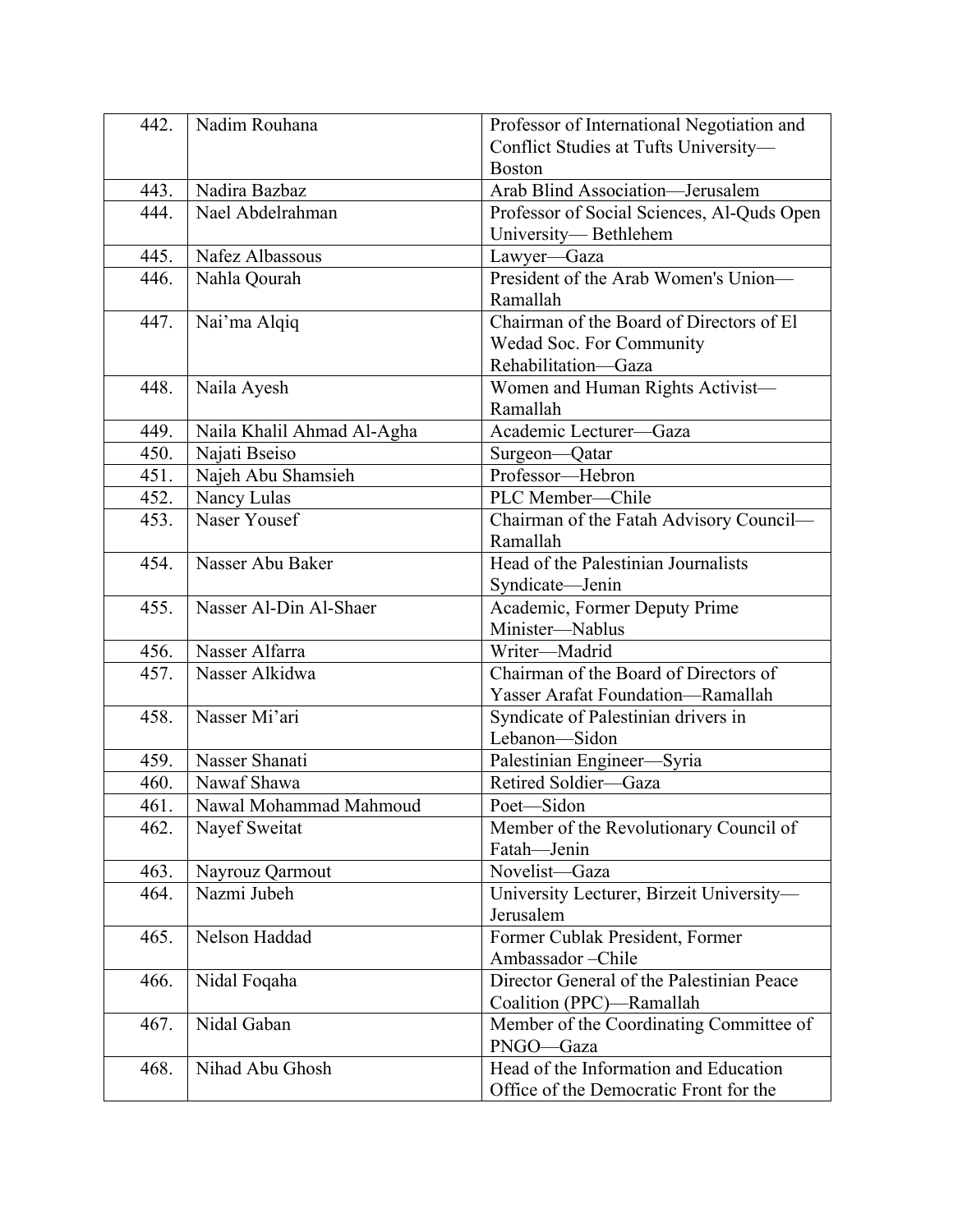|      |                             | Liberation of Palestine-Ramallah                                          |
|------|-----------------------------|---------------------------------------------------------------------------|
| 469. | Nihad al-Sheikh Khalil      | Academic and Writer, Member of the Board                                  |
|      |                             | of Directors of the University Teachers                                   |
|      |                             | Society-Gaza                                                              |
| 470. | Nimer Shara'ya              | Balata Youth Club-Nablus                                                  |
| 471. | Nour Odeh                   | Journalist-Ramallah                                                       |
| 472. | Nu'man Amro                 | Member of the City Council of Dura-                                       |
|      |                             | Hebron                                                                    |
| 473. | Nuha Odeh                   | Novelist-Beirut                                                           |
| 474. | Numan Kanafani              | Honorary Professor - University of                                        |
|      |                             | Copenhagen-Denmark                                                        |
| 475. | Nur Abdelkhaliq             | Principal Advisor at the University of                                    |
|      |                             | Edinburgh-Edinburgh                                                       |
| 476. | Odeh Masharqa               | Professor, Al Quds Open University-                                       |
|      |                             | Ramallah                                                                  |
| 477. | Omar Al-Kiswani, Sheikh     | Director of Al-Aqsa Mosque-Jerusalem                                      |
| 478. | Omar Atta                   | President of Al-Bireh Youth Foundation -                                  |
|      |                             | Al-Bireh                                                                  |
| 479. | Omar Barghout               | Secretary of the Labor Office-Lebanon -                                   |
|      |                             | Kharoub Region                                                            |
| 480. | Omar Hilmi Al-Ghoul         | Writer and Political Researcher-Ramallah                                  |
| 481. | Omar Hroub                  | Member of the Revolutionary Council of                                    |
|      |                             | Fatah, Jurists' Union-Ramallah                                            |
| 482. | Omar Mahmoud 'Ata           | Businessman and Member of Al-Bireh                                        |
|      |                             | Municipality Council-Al-Bireh                                             |
| 483. | Omar Rahhal                 | Director of the Human Rights and                                          |
|      |                             | Democracy Media Centers SHAMS-                                            |
|      |                             | Ramallah                                                                  |
| 484. | Omar Sabra                  | Legal Researcher-Gaza-Ramallah                                            |
| 485. | Omar Sha'ban                | Head of the Pal Think Center for Strategic                                |
|      |                             | Studies-Gaza                                                              |
| 486. | Osama Al-Najjar             | Chairman of the Palestinian Medical                                       |
|      |                             | Services Procurement Department-                                          |
|      |                             | Ramallah                                                                  |
| 487. | Osama Amro                  | Secretary of the Private Sector Coordinating                              |
|      |                             | Council (PSCC), President of                                              |
|      |                             | the Palestinian Federation of Business                                    |
|      |                             | Associations-Ramallah                                                     |
| 488. | Osama Salah<br>Osama Zeidan | Businessman-Jerusalem                                                     |
| 489. |                             | Contemporary Artist-Sidon                                                 |
| 490. | Othman Abdul Rahman         | Surgeon-Madrid<br>PLC Member-Colombia                                     |
| 491. | Patricia Abu Shaibeh        |                                                                           |
| 492. | Qais Abdul Karim            | Deputy Secretary-General of the<br>Democratic Front for the Liberation of |
|      |                             |                                                                           |
|      |                             | Palestine-Ramallah                                                        |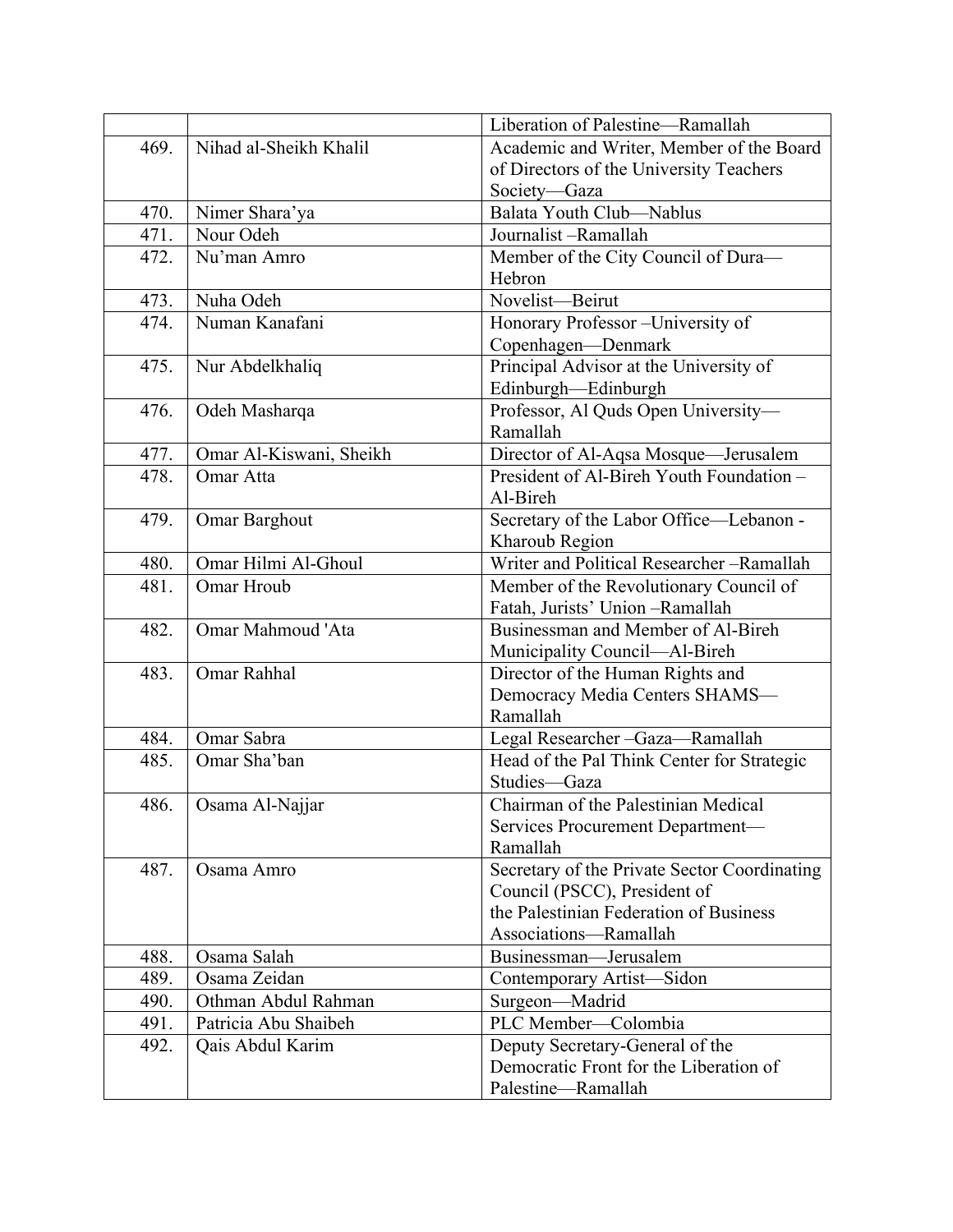| 493. | Qassem Mahmoud Sama'  | General Director of Developmental Action   |
|------|-----------------------|--------------------------------------------|
|      |                       | without Borders - Naba'a-Sidon             |
| 494. | <b>Qassem Ramadan</b> | Member of the Executive Office of the      |
|      |                       | Palestinian General Federation of Trade    |
|      |                       | Unions-Sidon                               |
| 495. | Rabi' Abu Nahel       | Psychologist-Madrid                        |
| 496. | Radi Asfour           | President of Sinjel Sports Club-Ramallah   |
| 497. | Raed Saadeh           | Head of the Jerusalem Tourism Cluster-     |
|      |                       | Jerusalem                                  |
| 498. | Raeda Taha            | Actor and Playwright-Amman                 |
| 499. | Rafael Masri          | President of the Palestinian Community     |
|      |                       | Union in Latin America - Cublak -          |
|      |                       | Argentina                                  |
| 500. | Rafe' Ghoul           | President of the Social Youth Center-Nour  |
|      |                       | Shams Refugee Camp-Tulkarm                 |
| 501. | Rafiq Abu Seifein     | Secretary-General of the Palestinian       |
|      |                       | General Union of People with Disability    |
|      |                       | (GUPWD)-Jenin                              |
| 502. | Rafiq Alhusseini      | Former Director General of Makassed        |
|      |                       | Islamic Charitable Society Hospital in     |
|      |                       | Jerusalem-Ramallah                         |
| 503. | Rafiq Al-Natsheh      | Retired Minister-Hebron                    |
| 504. | Raja Alkhaldi         | Director General of Palestine Economic     |
|      |                       | Policy Research Institute-MAS -Ramallah    |
| 505. | Raja Shehadeh         | Lawyer and Writer-Ramallah                 |
| 506. | Raji Sourani          | President of the Palestinian Centre for    |
|      |                       | Human Rights-Gaza                          |
| 507. | Rami Aziz Alsajdi     | Architect-Amman                            |
| 508. | Rami Hamdallah        | Former Prime Minister-Nablus               |
| 509. | Rami Muhsin           | Lawyer, Researcher and Political Activist- |
|      |                       | Gaza                                       |
| 510. | Ramzi Rabah           | Member of the Political Bureau of the      |
|      |                       | Democratic Front for the Liberation of     |
|      |                       | Palestine-Gaza                             |
| 511. | Randa Al-Nabulsi      | Former Ambassador-Nablus                   |
| 512. | Randa Siniora         | General Director at Women's Centre for     |
|      |                       | Legal Aid and Counselling (WCLAC)—         |
|      |                       | Ramallah                                   |
| 513. | Rania Elias           | Director of Yabous Cultural Centre —       |
|      |                       | Jerusalem                                  |
| 514. | Rashid Khalidi        | Edward Said Professor of Modern Arab       |
|      |                       | Studies, Colombia University               |
| 515. | Rateeba Al Natsheh    | Member of the Political Bureau of FIDA     |
|      |                       | Party-Jerusalem                            |
| 516. | Rawda Shawa           | Lawyer-Gaza                                |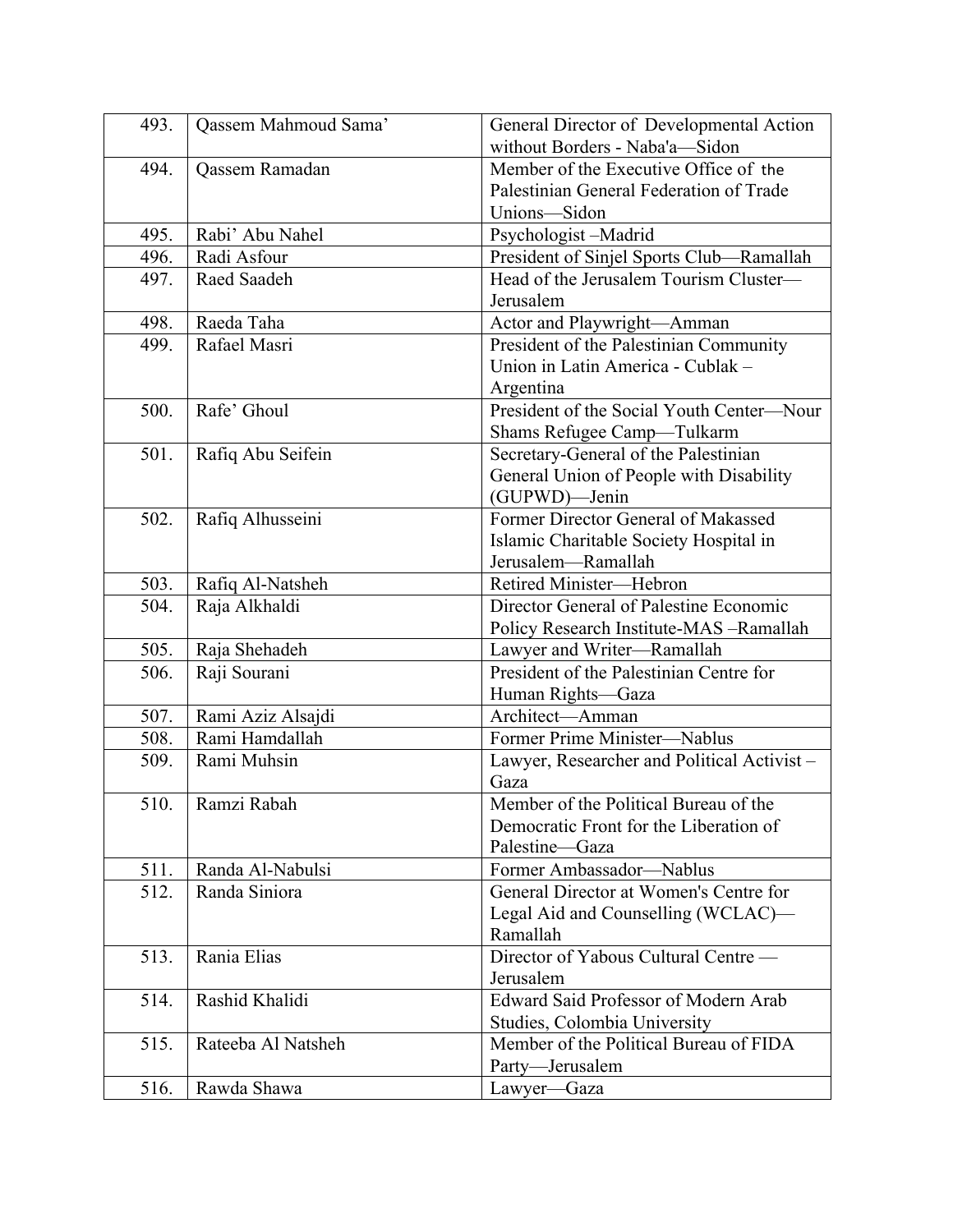| 517. | Razi Nabulsi                         | Researcher-Haifa                                         |
|------|--------------------------------------|----------------------------------------------------------|
| 518. | Reem Abboushi                        | Women's Rights Activist-Jerusalem                        |
| 519. | Renad Alhilou                        | Academic and Civil Society Activist-Gaza                 |
| 520. | Riad Abu Al Einen                    | Director of Al Hamshari Hospital -                       |
|      |                                      | Palestinian Red Crescent Society-Beirut                  |
| 521. | Ribhi Doleh                          | Mayor of Beitunia-Beitunia                               |
| 522. | Ricardo Mihrez                       | University Professor - Columbia                          |
|      |                                      | University-New York                                      |
| 523. | Rif at Sabah                         | Director of the Teacher Creativity Center-               |
|      |                                      | Ramallah                                                 |
| 524. | Rima Kittaneh Nazzal                 | Palestine National Council Member, Writer                |
|      |                                      | on Women Affairs-Ramallah                                |
| 525. | Rimon Bosheh                         | Member of the City Council-Ramallah                      |
| 526. | Riyad Al Zanoun                      | Retired Minister-Gaza                                    |
| 527. | Riyad Aleilah                        | University Lecturer-Gaza                                 |
| 528. | Riyad Hassan El-Khoudary             | Former Member of the Executive                           |
|      |                                      | Committee of the PLO—Gaza                                |
| 529. | Roberto Qawwas                       | Businessman-Peru                                         |
| 530. | Rose Shomali Musleh                  | Poet and Writer-Ramallah                                 |
| 531. | Rula AlQishawi                       | President of the Chefs Club Association-                 |
|      |                                      | Gaza                                                     |
| 532. | Rula Salameh                         | Journalist and Filmmaker-Jerusalem                       |
| 533. | Sa'ed Mohammad Nashashibi            | Former Director of Al-Makassed Islamic                   |
|      |                                      | Charitable Society Hospital - Jerusalem                  |
| 534. | Sa'eed Maddieh                       | Journalist, Researcher and Writer-Halhoul                |
| 535. | Sa'eed Murad                         | Musician, Director of Sabreen Association                |
|      |                                      | for Artistic Development-Jerusalem                       |
| 536. | Saad Abdel-Hadi                      | CEO of Al-Nasher Advertising Company-<br>Ramallah        |
|      |                                      | Parish Priest-T Billin                                   |
| 537. | Saba George Haj, Fr.<br>Sabri Saidam |                                                          |
| 538. |                                      | Member of the Central Committee—Fatah                    |
| 539. | Saed Elayan                          | Civil Engineer—Al-Bireh                                  |
| 540. | Saed Zreqat                          | Secretary-General of the<br>General Union of Palestinian |
|      |                                      |                                                          |
| 541. | Saeed Abu Ali                        | Teachers (GUPT)-Ramallah                                 |
|      |                                      | Assistant Secretary-General of the Arab                  |
|      |                                      | League and Former Minister of Interior-<br>Cairo         |
| 542. | Saeed Alhamari                       | Phd in Political Philosophy-Gaza                         |
| 543. | Saeed Mohammad Al-Maqdah             | Contemporary Artist-Sidon                                |
| 544. | Saeed Sakr Abu Fanouneh              | Head of the National Assembly for Military               |
|      |                                      | Retired Persons-Gaza                                     |
| 545. | Sahar Al-Qawasmi                     | Former PLC Member-Hebron                                 |
| 546. | <b>Sahar Francis</b>                 | Advocate and General Director of                         |
|      |                                      | <b>Addameer Prisoner Support and Human</b>               |
|      |                                      |                                                          |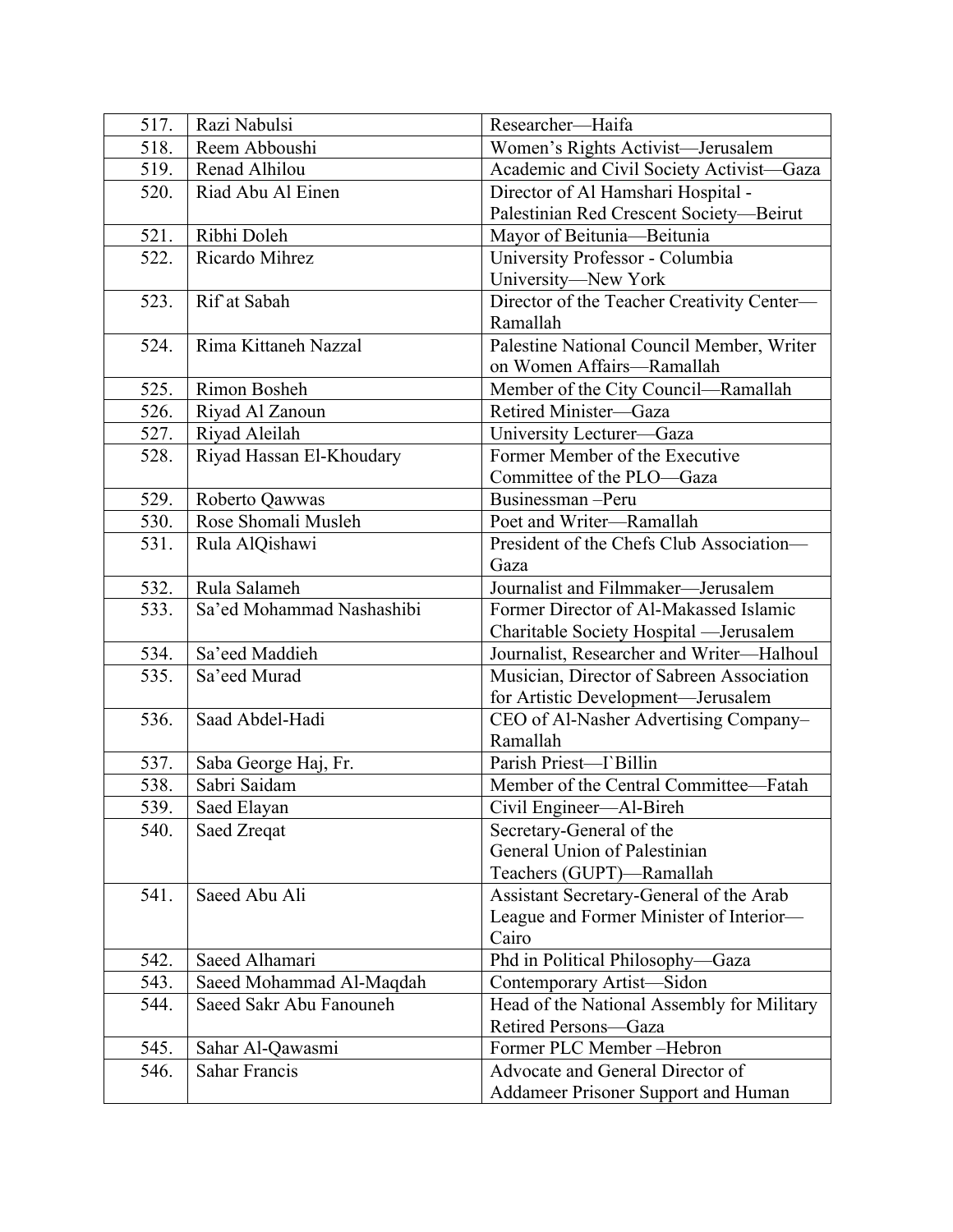|              |                                 | Rights Association-Ramallah                      |
|--------------|---------------------------------|--------------------------------------------------|
| 547.         | Said Hamad                      | Retired Ambassador-Ramallah                      |
| 548.         | Sakhr Bseiso                    | Former Member of the Central Committee           |
|              |                                 | of Fatah-Cairo                                   |
| 549.         | Salah Abdel Ati                 | Human Rights Activist, President of the          |
|              |                                 | <b>International Commission to Support</b>       |
|              |                                 | Palestinian Rights-Gaza                          |
| 550.         | Salah Aldin Jerwan              | Director General of El Wedad Soc. For            |
|              |                                 | Community Rehabilitation-Gaza                    |
| 551.         | Salah Shadid                    | President of the Palestinian Military            |
|              |                                 | Retired Authority-Ramallah                       |
| 552.         | Salah Yousef Elayan             | Former Secretary-General of the Council of       |
|              |                                 | Ministers-Jerusalem                              |
| 553.         | Salah Zuheika                   | Political Activist-Jerusalem                     |
| 554.         | Salam Fayyad                    | Former Prime Minister, Professor at              |
|              |                                 | Princeton University-USA                         |
| 555.         | Salameh Omar Bseiso             | Assistant Secretary-General of the Arab          |
|              |                                 | Lawyers Union, Member of the Palestinian         |
|              |                                 | Bar Association-Gaza                             |
| 556.         | Saleh Abu A'sbeh                | President of Al Istiqlal University-Jericho      |
| 557.         | Salim Abuzeid                   | Advisory Member at the                           |
|              |                                 | Popular Committee for Refugees-Gaza              |
| 558.         | Salim Alwadieh                  | Retired Major General-Gaza                       |
| 559.         | Salim Tamari                    | Researcher and Writer-Ramallah                   |
| 560.         | Salwa Hudaib                    | Member of Fatah Revolutionary Council-           |
|              |                                 | Jerusalem                                        |
| 561.         | Sam Bahour                      | Activist, Businessman and Writer-                |
|              |                                 | Ramallah                                         |
| 562.         | Sama Aweidah                    | Director General of Women's Studies              |
|              |                                 | Center-Jerusalem                                 |
| 563.         | Samah Nassar                    | Member of the City Council-Ramallah              |
| 564.         | Samar Hawash                    | Palestinian Working Women Society for            |
|              |                                 | Development-Nablus                               |
| 565.         | Sameh Dawood<br>Samer Ali Ala'm | Sports Journalist-Ramallah                       |
| 566.<br>567. | Samer Musa                      | Civil Society Activist -Beitunia                 |
|              |                                 | <b>International Commission to Support</b>       |
|              | Samer Nusseibeh                 | Palestinian Rights-Gaza<br>Businessman-Jerusalem |
| 568.<br>569. | Sami Musallam                   | Former Director of President Yasser Arafat       |
|              |                                 | Office-Ramallah                                  |
| 570.         | Samir Abu Mdalala               | Member of the Political Bureau of the            |
|              |                                 | Democratic Front-Gaza                            |
| 571.         | Samir Abu-Eishah                | Former Minister, Professor of Civil              |
|              |                                 | Engineering at An-Najah National                 |
|              |                                 | University-Nablus                                |
|              |                                 |                                                  |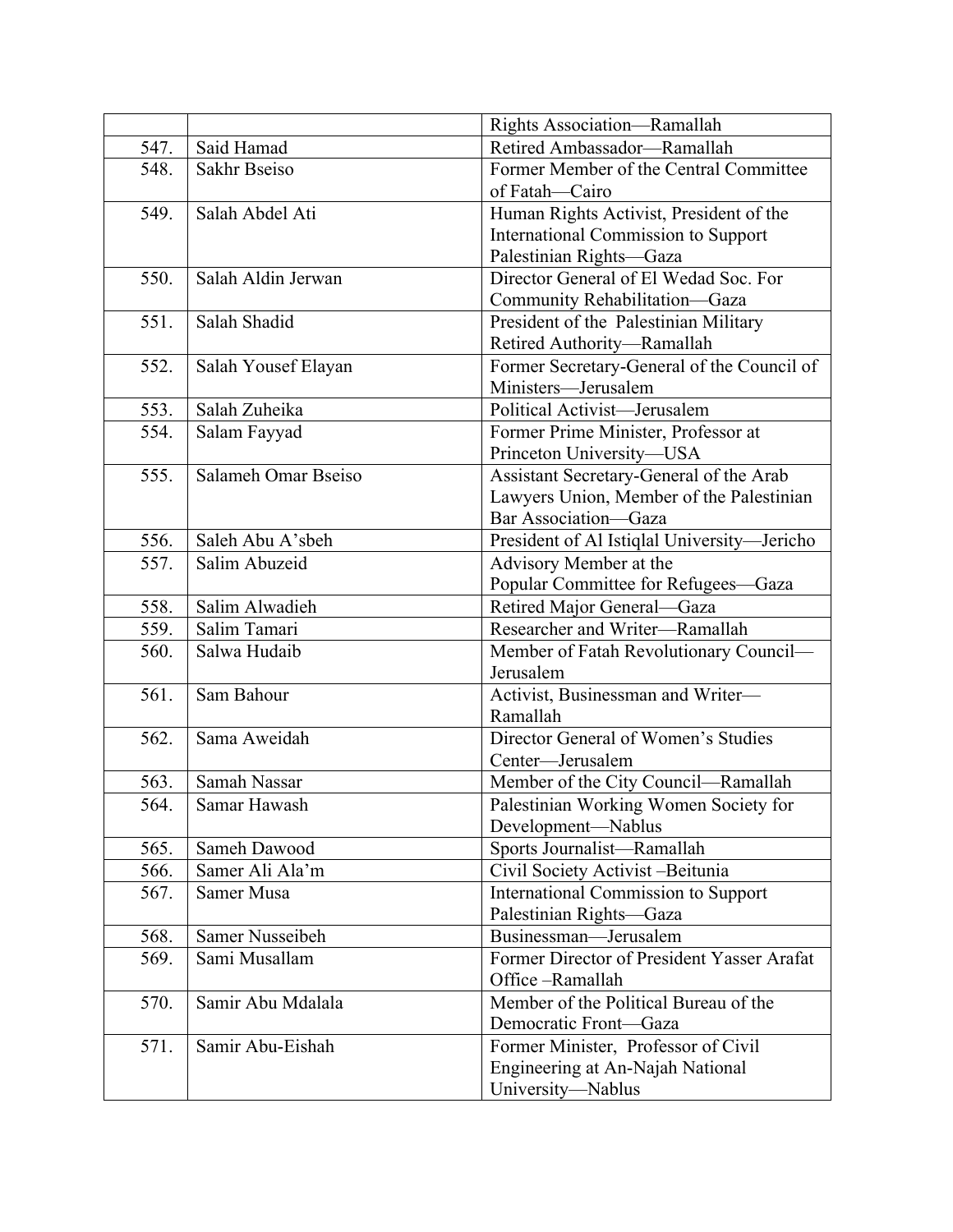| 572. | Samir Al-Namoura        | Director of Al-Quds University Branch in   |
|------|-------------------------|--------------------------------------------|
|      |                         | the South, Dora Educational Site, Head of  |
|      |                         | the Palestinian Red Crescent - Dura-       |
|      |                         | Hebron                                     |
| 573. | Samir Hulileh           | Businessman and Former Minister-           |
|      |                         | Ramallah                                   |
| 574. | Samir Joubran           | Founder of Trio Joubran for Music-         |
|      |                         | Ramallah                                   |
| 575. | Samir Shehadeh Tamimi   | Member of the Palestinian National         |
|      |                         | Council-Ramallah                           |
| 576. | Sana Totah              | Law Lecturer at Al-Quds University-        |
|      |                         | Jerusalem                                  |
| 577. | Sawsan Saleh            | Member of the General Secretariat of the   |
|      |                         | General Union of Palestinian Women-        |
|      |                         | Ramallah                                   |
| 578. | Seif Abu Ramadan        | Mokhtar (Arbitrator) of the Community      |
|      |                         | Reconciliation Clan-Gaza                   |
| 579. | Shaher Sa'd             | Secretary-General of the General Union of  |
|      |                         | Palestine Syndicates-Nablus                |
| 580. | <b>Shaker Othman</b>    | President of Beituna Sports Club-          |
|      |                         | Ramallah                                   |
| 581. | Sharhabeel Al Zaeem     | Lawyer-Gaza                                |
| 582. | Sharif Kanaaneh         | Professor of Humanitarian Studies, Birzeit |
|      |                         | University-Ramallah                        |
| 583. | Shawan Jabarin          | General Director of Al-Haq Organization-   |
|      |                         | Ramallah                                   |
| 584. | Shihab Mohammad         | Palestinian Wounded Association-Salfit     |
| 585. | Shihab Mohammad         | Palestinian Wounded Union-Ramallah         |
| 586. | Shihadeh Alkhatib       | Poet-Tripoli, Beirut                       |
| 587. | Shireen Abu Aqleh       | News Correspondent-Ramallah                |
| 588. | Simon Kouba             | President of the Young Men's Christian     |
|      |                         | Association YMCA-Jerusalem                 |
| 589. | Suad Al Abed            | Professor of Social Sciences at Al-Quds    |
|      |                         | Open University-Bethlehem                  |
| 590. | Suad Amiry              | Architect and Writer-Ramallah              |
| 591. | <b>Suad Morqus</b>      | Writer-Nicaragua                           |
| 592. | Suad Rabih Musa Alqam   | Member of the Executive Office, Supervisor |
|      |                         | of Football for Women-Ramallah             |
| 593. | Subhi Thaher            | Palestinian Teachers Union-Lebanon,        |
|      |                         | Alkharoub Region                           |
| 594. | Sufian Albourini        | President of Abu Dis Youth Club-           |
|      |                         | Jerusalem                                  |
| 595. | Suhail Khoury           | General Director of the Edward             |
|      |                         | Said National Conservatory of Music-       |
|      |                         | Jerusalem                                  |
| 596. | Suheir Ahmad Abu Madani | Lawyer—Gaza                                |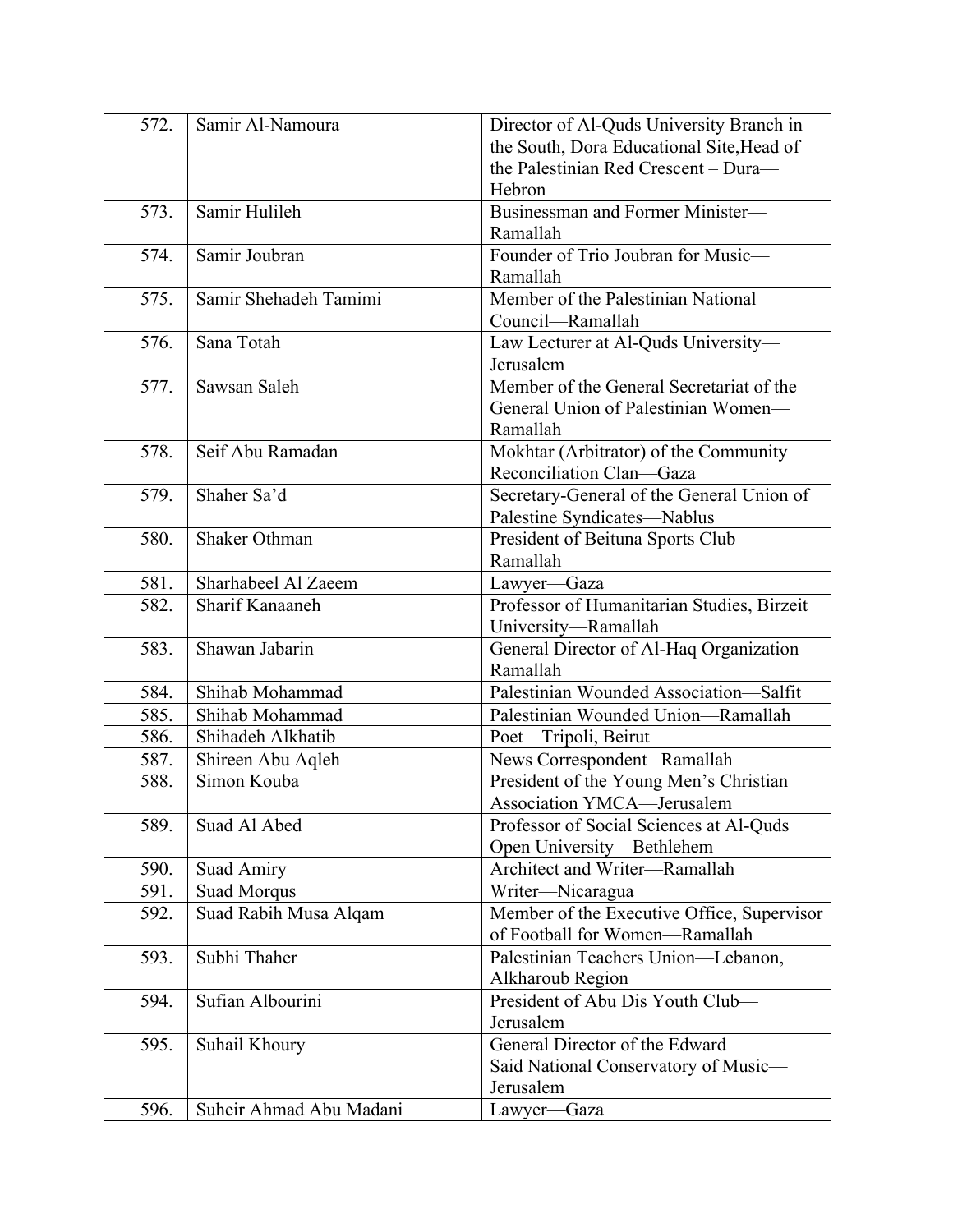| 597. | Suheir Ismail             | Director of Women Media and                                              |
|------|---------------------------|--------------------------------------------------------------------------|
|      |                           | Development TAM-Bethlehem                                                |
| 598. | Suleiman Mansour          | Contemporary Artist-Jerusalem                                            |
| 599. | Suleiman Turkman          | Head of the Nursing Syndicate-Jerusalem                                  |
| 600. | Sultan Abu Al-Einein      | Former Member of the Central Committee                                   |
|      |                           | of Fatah-Beirut                                                          |
| 601. | Sultan Yassin             | Member of the Board of Trustees of                                       |
|      |                           | <b>MASART Center-Ramallah</b>                                            |
| 602. | Taha Mohammad Zeidan      | Chanter—Tyre                                                             |
| 603. | Tahreer Al Araj           | Academic and Civil Society Activist and-                                 |
|      |                           | Cairo                                                                    |
| 604. | Tahseen El-Astal          | Vice Chairman of Palestinian Journalists'                                |
|      |                           | Syndicate-Gaza                                                           |
| 605. | Talal Abu 'Afifa          | President of the Jerusalem Intellectuals                                 |
|      |                           | Forum-Jerusalem                                                          |
| 606. | Talal Abu Rukbah          | Researcher-Gaza                                                          |
| 607. | Talal Nasser Al-Deen      | Businessman-Jerusalem                                                    |
| 608. | Talal Okal                | Political Activist and Writer-Gaza                                       |
| 609. | Taleb Awad                | Former Lecturer at Birzeit University-                                   |
|      |                           | Ramallah                                                                 |
| 610. | Taleb Awwad               | Researcher and Writer-Ramallah                                           |
| 611. | Tamer Absi                | Vice President of the Palestinian Athletics<br>Federation (PAF)—Ramallah |
| 612. | Tami Rafidi               | Political and Women's Rights Activist-                                   |
|      |                           | Ramallah                                                                 |
| 613. | Tawfic Fayyad             | Writer-Nazareth                                                          |
| 614. | Tawfiq Tirawi             | Member of the Central Committee of                                       |
|      |                           | Fatah-Ramallah                                                           |
| 615. | Tayseer Abu Teir          | Civil Society Activist-Jerusalem                                         |
| 616. | Tayseer Al-Tamimi, Sheikh | Secretary-General of the Supreme Muslim                                  |
|      |                           | Council, Chief of Judges and Former                                      |
|      |                           | Chairman of the High Council of Islamic                                  |
|      |                           | Law for Palestine-Jerusalem                                              |
| 617. | Tayseer Barakat           | Contemporary Artist-Jerusalem                                            |
| 618. | Tayseer Mheisn            | Political Analyst and Writer-Gaza                                        |
| 619. | Tayseer Nasrallah         | Chairman of Yafa Cultural Center-Balata                                  |
|      |                           | Camp                                                                     |
| 620. | Terry Boullata            | Political Activist-Jerusalem                                             |
| 621. | Thafer Alkhatib           | Researcher-Sidon                                                         |
| 622. | Thakiyah Hasanein         | Member of the Administrative Board of the                                |
|      |                           | General Union of Palestinian Women—                                      |
|      |                           | Sidon                                                                    |
| 623. | Thuraya Mohammad          | Member of the Administrative Board of the                                |
|      |                           | General Union of Palestinian Women—                                      |
|      |                           | Sidon                                                                    |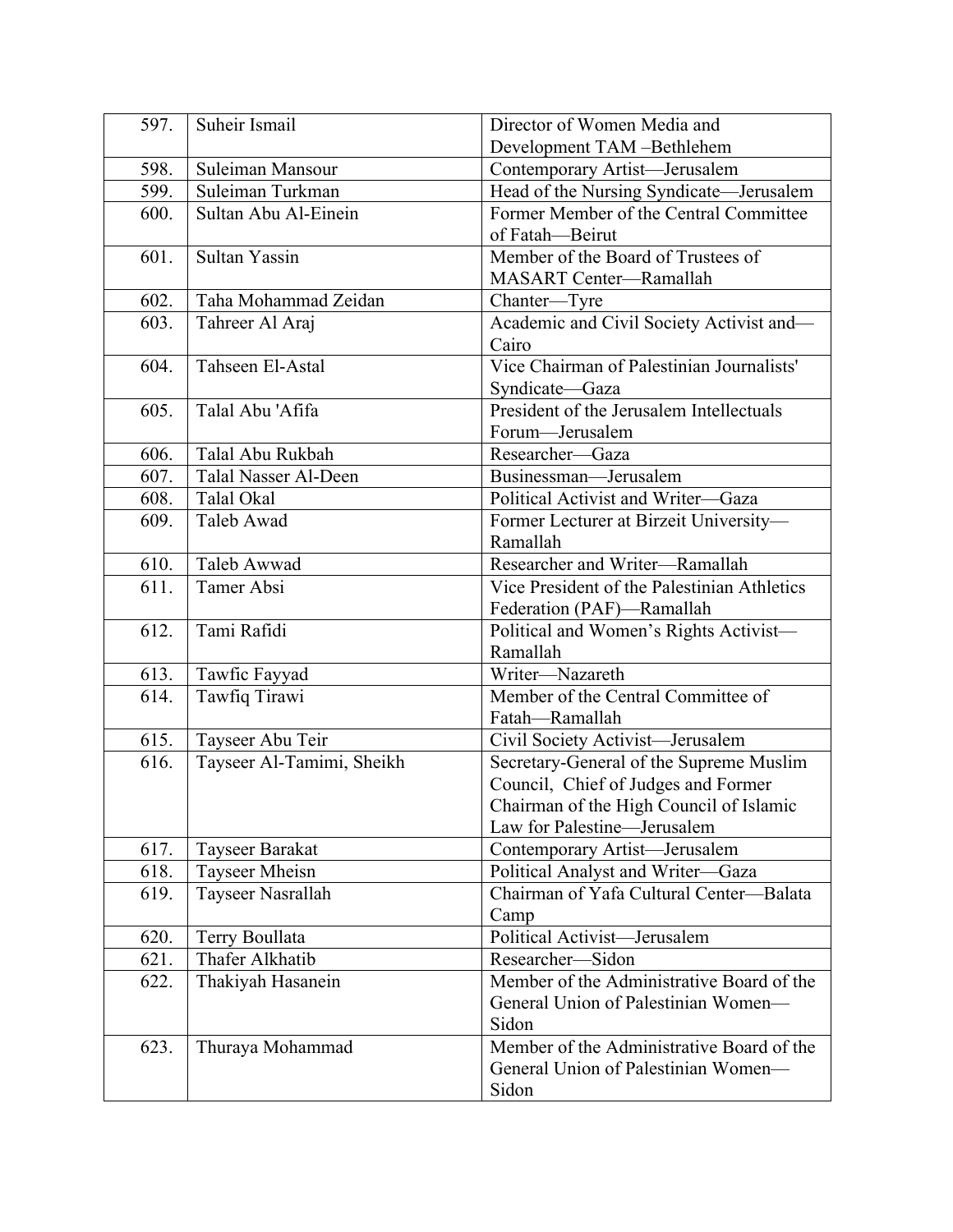| 624. | Toufic Wasfi          | Writer-Gaza                                |
|------|-----------------------|--------------------------------------------|
| 625. | Toufiq Al-Issa        | Journalist and Writer-Ramallah             |
| 626. | Umaya Khamash         | Director of Juzoor for Health and Social   |
|      |                       | Development-Jerusalem                      |
| 627. | Umniya Shoman         | University Lecturer-Madrid                 |
| 628. | Vera Baboun           | Former Mayor of Bethlehem—Bethlehem        |
| 629. | Vera Tamari           | Visual Artist and Art Educator-Ramallah    |
| 630. | Victor Batarseh       | Doctor, Former Mayor of Bethlehem-         |
|      |                       | Bethlehem                                  |
| 631. | Wafa' Abdel Rahman    | Director of Filastiniyat-Ramallah          |
| 632. | Wafa' Alnajjar        | Member of the City Council-Ramallah        |
| 633. | Wafa' Zeinah          | Former Educational Specialist, Employee at |
|      |                       | Union Public Staff-Ireland                 |
| 634. | Wajih Abu Zarifa      | Member of the Political Bureau of          |
|      |                       | the Palestinian People's Party (PPP)-Gaza  |
| 635. | Waleed Helmi Al-Hayek | Former Vice President of the Supreme       |
|      |                       | Court-Gaza                                 |
| 636. | <b>Waleed Rabah</b>   | President of the Palestinian Federation-   |
|      |                       | <b>Brazil</b>                              |
| 637. | Waleed Sa'd Aldin     | Actor-Sidon                                |
| 638. | Walid Al-Ahmad        | National Assembly of Independent           |
|      |                       | Personalities, Businessman-Ramallah        |
| 639. | Walid Awad            | Member of the Palestinian National         |
|      |                       | Council-Gaza                               |
| 640. | Walid Mustafa         | Professor, Bethlehem University-           |
|      |                       | Bethlehem                                  |
| 641. | Walid Nammour         | CEO of Augusta Victoria Hospital-          |
|      |                       | Jerusalem                                  |
| 642. | Walid Sa'd Aldin      | Actor-Sidon                                |
| 643. | Walid Salem           | Centre for Jerusalem Studies-Jerusalem     |
| 644. | Wassim Abdullah       | Technical Communications Specialist-       |
|      |                       | Ramallah                                   |
| 645. | Wathek Al-Sa'adeh     | Head of the Palestinian Community in the   |
|      |                       | Netherlands-Amsterdam                      |
| 646. | Wisam Salsa'          | Hotel Director-Bethlehem                   |
| 647. | Yahia Yakhlef         | Novelist and Writer-Ramallah               |
| 648. | Yara Sharif           | Architect and Academic-London              |
| 649. | Yaser Ismail Amouri   | Professor of International Law, Department |
|      |                       | of Law, Birzeit University-Ramallah        |
| 650. | Yasser Abed Rabbo     | Former Secretary-General of the Executive  |
|      |                       | Committee of the PLO-Ramallah              |
| 651. | Yasser Elshantaf      | Entrepreneur—Gaza and Berlin               |
| 652. | Yassin Alrazem        | President of Al-Ansar Club, Wadi           |
|      |                       | Kaddoum-Jerusalem                          |
| 653. | Younies Ammouri       | Political Analyst and Writer-Jerusalem     |